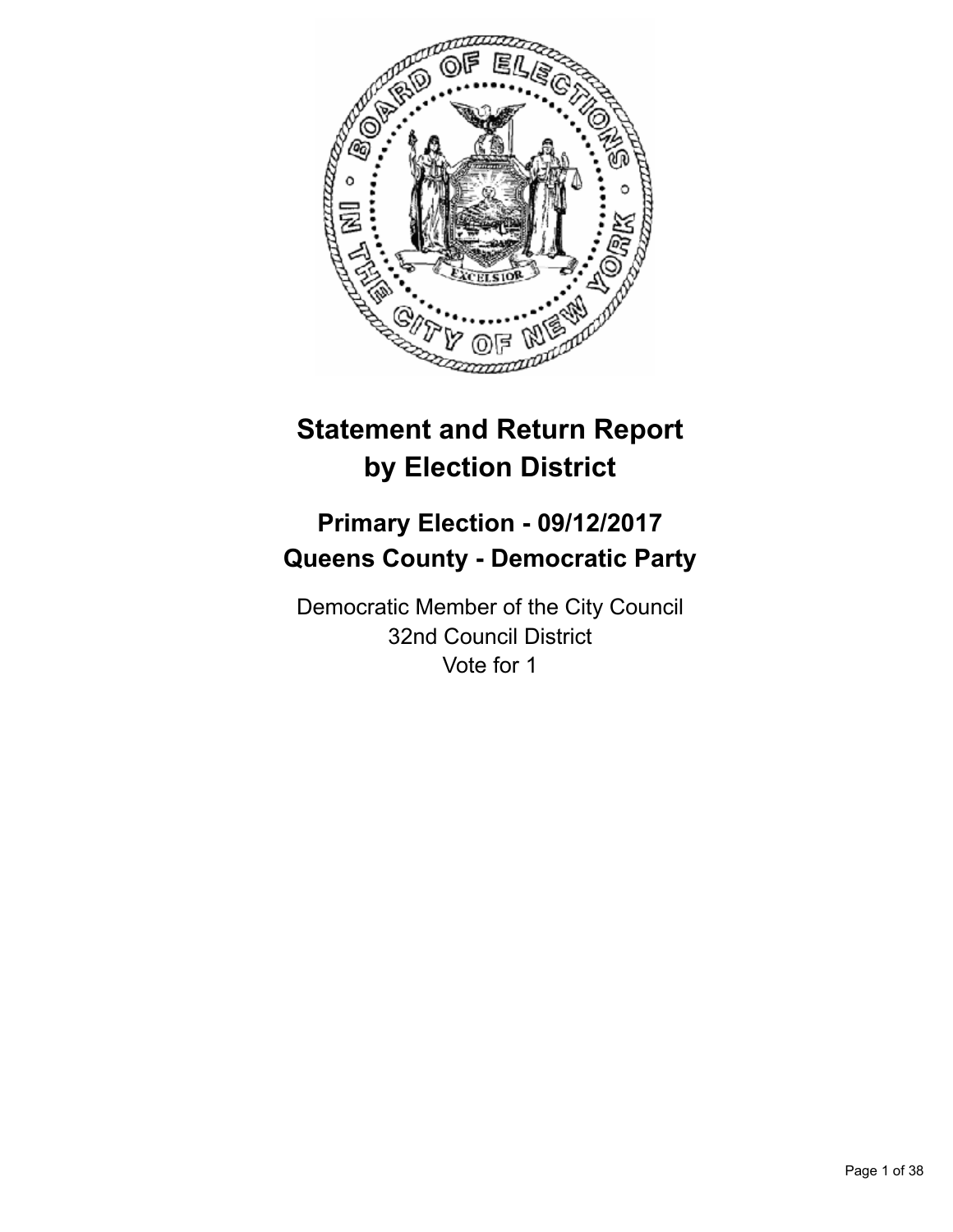

| PUBLIC COUNTER                                           | 72 |
|----------------------------------------------------------|----|
| <b>MANUALLY COUNTED EMERGENCY</b>                        | 0  |
| ABSENTEE / MILITARY                                      | 6  |
| AFFIDAVIT                                                | 0  |
| <b>Total Ballots</b>                                     | 78 |
| Less - Inapplicable Federal/Special Presidential Ballots | 0  |
| <b>Total Applicable Ballots</b>                          | 78 |
| <b>HELAL A. SHEIKH</b>                                   | 11 |
| MICHAEL G. SCALA                                         | 62 |
| <b>WILLIAM RUIZ</b>                                      | 0  |
| <b>Total Votes</b>                                       | 73 |
| Unrecorded                                               | 5  |

#### **002/23**

| <b>PUBLIC COUNTER</b>                                    | 92 |
|----------------------------------------------------------|----|
| MANUALLY COUNTED EMERGENCY                               | 0  |
| ABSENTEE / MILITARY                                      | 0  |
| <b>AFFIDAVIT</b>                                         |    |
| <b>Total Ballots</b>                                     | 93 |
| Less - Inapplicable Federal/Special Presidential Ballots | 0  |
| <b>Total Applicable Ballots</b>                          | 93 |
| <b>HELAL A. SHEIKH</b>                                   | 7  |
| MICHAEL G. SCALA                                         | 73 |
| <b>WILLIAM RUIZ</b>                                      | 3  |
| <b>Total Votes</b>                                       | 83 |
| Unrecorded                                               | 10 |

| <b>PUBLIC COUNTER</b>                                    | 72             |
|----------------------------------------------------------|----------------|
| MANUALLY COUNTED EMERGENCY                               | 0              |
| ABSENTEE / MILITARY                                      | $\overline{2}$ |
| AFFIDAVIT                                                | 0              |
| <b>Total Ballots</b>                                     | 74             |
| Less - Inapplicable Federal/Special Presidential Ballots | 0              |
| <b>Total Applicable Ballots</b>                          | 74             |
| <b>HELAL A. SHEIKH</b>                                   | 12             |
| MICHAEL G. SCALA                                         | 54             |
| <b>WILLIAM RUIZ</b>                                      | 3              |
| JIMMY MCMILLEN (WRITE-IN)                                |                |
| LEW SIMON (WRITE-IN)                                     |                |
| <b>Total Votes</b>                                       | 71             |
| Unrecorded                                               | 3              |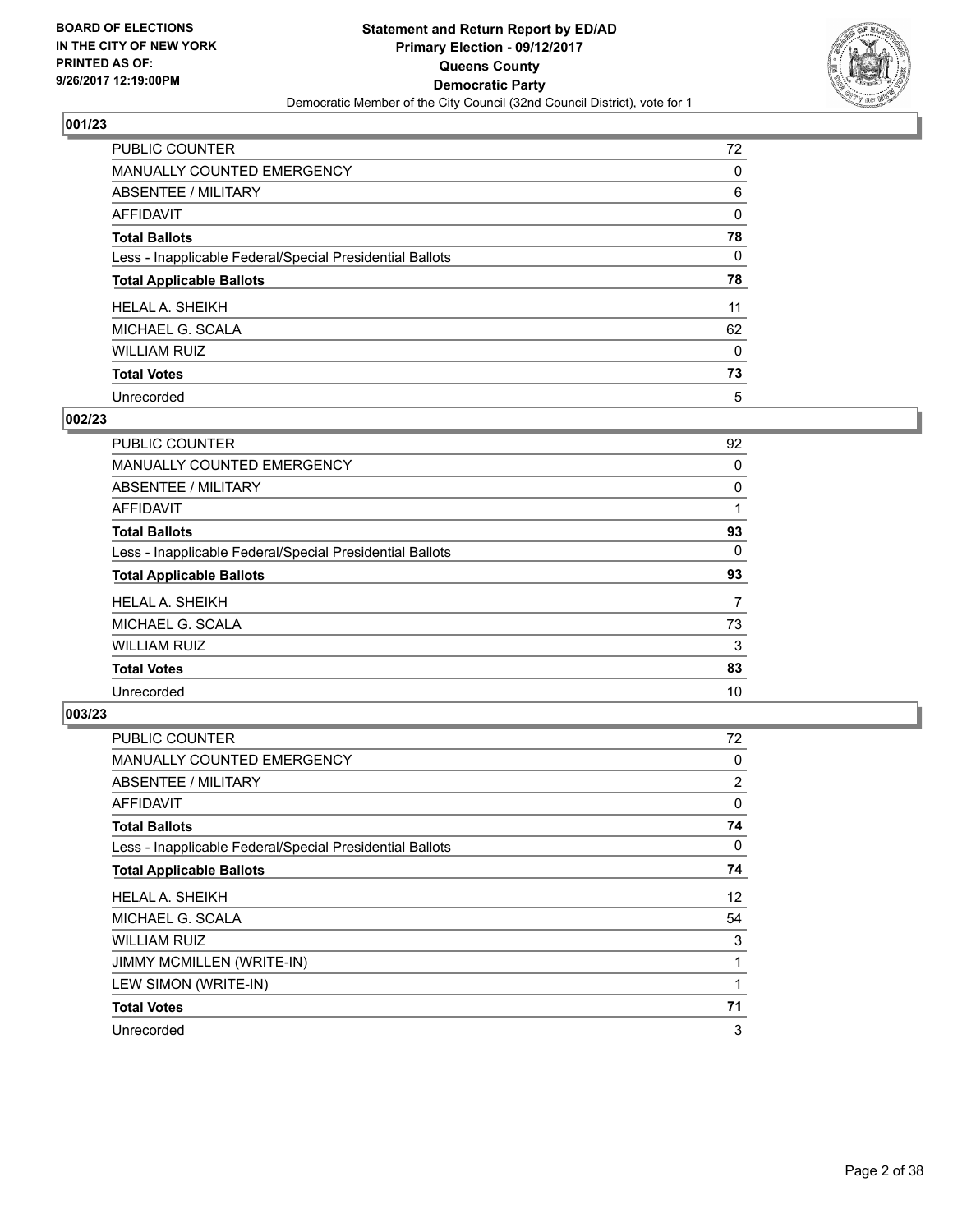

| PUBLIC COUNTER                                           | 25       |
|----------------------------------------------------------|----------|
| MANUALLY COUNTED EMERGENCY                               | 0        |
| ABSENTEE / MILITARY                                      | 0        |
| <b>AFFIDAVIT</b>                                         | 0        |
| <b>Total Ballots</b>                                     | 25       |
| Less - Inapplicable Federal/Special Presidential Ballots | 0        |
| <b>Total Applicable Ballots</b>                          | 25       |
| <b>HELAL A. SHEIKH</b>                                   | $\Omega$ |
| MICHAEL G. SCALA                                         | 20       |
|                                                          |          |
| <b>WILLIAM RUIZ</b>                                      | 3        |
| <b>Total Votes</b>                                       | 23       |

#### **005/23**

| <b>PUBLIC COUNTER</b>                                    | 67 |
|----------------------------------------------------------|----|
| <b>MANUALLY COUNTED EMERGENCY</b>                        | 0  |
| ABSENTEE / MILITARY                                      | 3  |
| <b>AFFIDAVIT</b>                                         | 0  |
| <b>Total Ballots</b>                                     | 70 |
| Less - Inapplicable Federal/Special Presidential Ballots | 0  |
| <b>Total Applicable Ballots</b>                          | 70 |
| HELAL A. SHEIKH                                          | 5  |
| MICHAEL G. SCALA                                         | 54 |
| WILLIAM RUIZ                                             | 4  |
| LEW SIMON (WRITE-IN)                                     |    |
| UNATTRIBUTABLE WRITE-IN (WRITE-IN)                       |    |
| <b>Total Votes</b>                                       | 65 |
| Unrecorded                                               | 5  |

| PUBLIC COUNTER                                           | 69 |
|----------------------------------------------------------|----|
| <b>MANUALLY COUNTED EMERGENCY</b>                        | 0  |
| ABSENTEE / MILITARY                                      | 1  |
| AFFIDAVIT                                                | 0  |
| <b>Total Ballots</b>                                     | 70 |
| Less - Inapplicable Federal/Special Presidential Ballots | 0  |
| <b>Total Applicable Ballots</b>                          | 70 |
| <b>HELAL A. SHEIKH</b>                                   | 7  |
| MICHAEL G. SCALA                                         | 49 |
| <b>WILLIAM RUIZ</b>                                      | 6  |
| LEW SIMON (WRITE-IN)                                     | 3  |
| <b>Total Votes</b>                                       | 65 |
| Unrecorded                                               | 5  |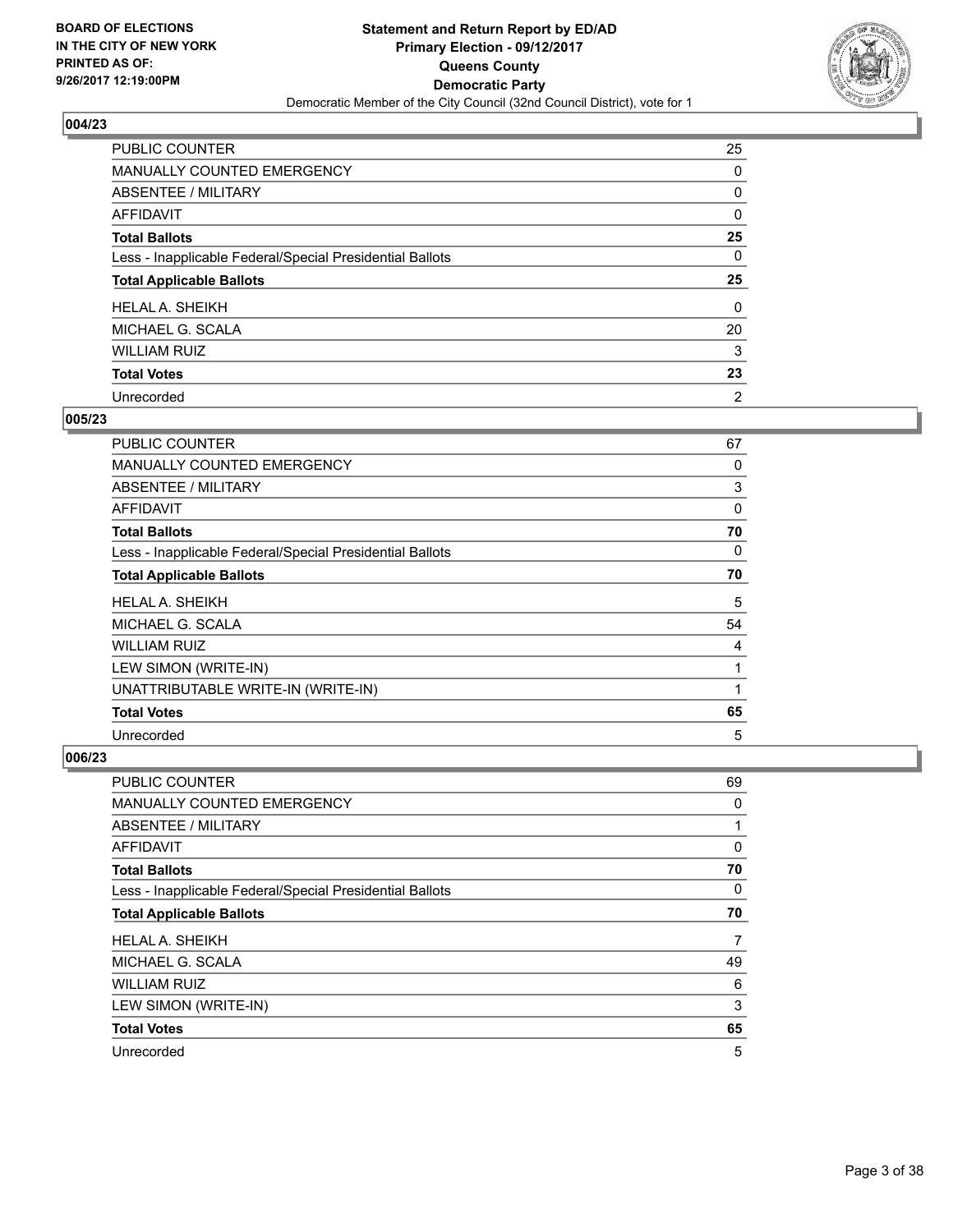

| <b>PUBLIC COUNTER</b>                                    | 75 |
|----------------------------------------------------------|----|
| <b>MANUALLY COUNTED EMERGENCY</b>                        | 0  |
| ABSENTEE / MILITARY                                      |    |
| AFFIDAVIT                                                |    |
| <b>Total Ballots</b>                                     | 77 |
| Less - Inapplicable Federal/Special Presidential Ballots | 0  |
| <b>Total Applicable Ballots</b>                          | 77 |
| <b>HELAL A. SHEIKH</b>                                   | 7  |
|                                                          |    |
| MICHAEL G. SCALA                                         | 45 |
| WILLIAM RUIZ                                             | 15 |
| <b>BO DIETL (WRITE-IN)</b>                               | 1  |
| IRA RUDIN (WRITE-IN)                                     |    |
| <b>Total Votes</b>                                       | 69 |

# **008/23**

| <b>PUBLIC COUNTER</b>                                    | 85             |
|----------------------------------------------------------|----------------|
| <b>MANUALLY COUNTED EMERGENCY</b>                        | 0              |
| ABSENTEE / MILITARY                                      | $\overline{2}$ |
| AFFIDAVIT                                                | 0              |
| <b>Total Ballots</b>                                     | 87             |
| Less - Inapplicable Federal/Special Presidential Ballots | 0              |
| <b>Total Applicable Ballots</b>                          | 87             |
|                                                          |                |
| <b>HELAL A. SHEIKH</b>                                   | 14             |
| MICHAEL G. SCALA                                         | 58             |
| <b>WILLIAM RUIZ</b>                                      | 4              |
| <b>Total Votes</b>                                       | 76             |

| PUBLIC COUNTER                                           | 81       |
|----------------------------------------------------------|----------|
| <b>MANUALLY COUNTED EMERGENCY</b>                        | 0        |
| ABSENTEE / MILITARY                                      | 3        |
| AFFIDAVIT                                                | 0        |
| <b>Total Ballots</b>                                     | 84       |
| Less - Inapplicable Federal/Special Presidential Ballots | $\Omega$ |
| <b>Total Applicable Ballots</b>                          | 84       |
| <b>HELAL A. SHEIKH</b>                                   | 13       |
| MICHAEL G. SCALA                                         | 53       |
| <b>WILLIAM RUIZ</b>                                      | 11       |
| MARIANNE FELDMAN (WRITE-IN)                              | 1        |
| <b>Total Votes</b>                                       | 78       |
| Unrecorded                                               | 6        |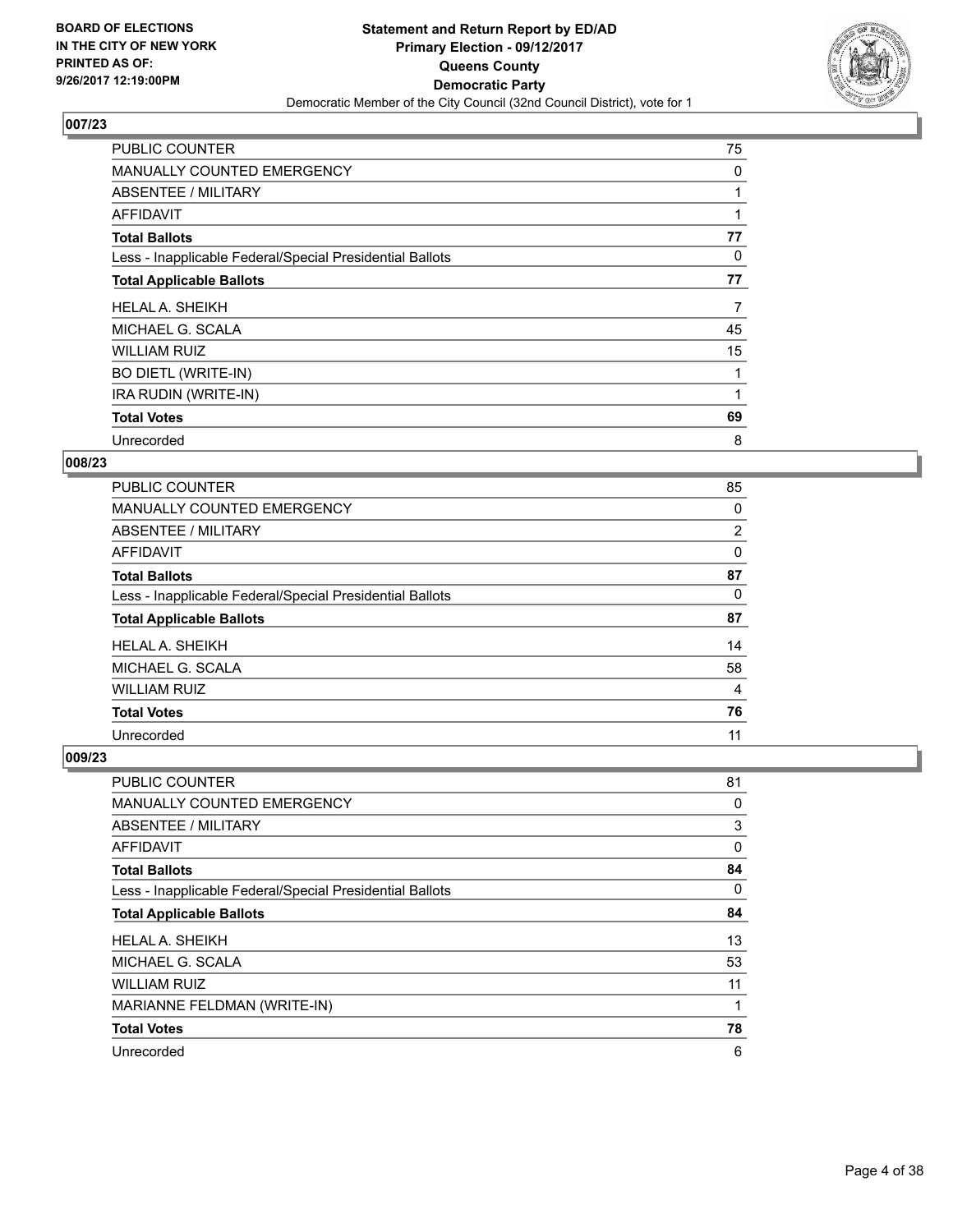

| <b>PUBLIC COUNTER</b>                                    | 74 |
|----------------------------------------------------------|----|
| <b>MANUALLY COUNTED EMERGENCY</b>                        | 0  |
| ABSENTEE / MILITARY                                      | 4  |
| AFFIDAVIT                                                | 0  |
| <b>Total Ballots</b>                                     | 78 |
| Less - Inapplicable Federal/Special Presidential Ballots | 0  |
| <b>Total Applicable Ballots</b>                          | 78 |
| <b>HELAL A. SHEIKH</b>                                   | 5  |
| MICHAEL G. SCALA                                         | 52 |
| <b>WILLIAM RUIZ</b>                                      | 14 |
| LEW SIMON (WRITE-IN)                                     | 3  |
| <b>Total Votes</b>                                       | 74 |
| Unrecorded                                               | 4  |

# **011/23**

| <b>PUBLIC COUNTER</b>                                    | 86        |
|----------------------------------------------------------|-----------|
| <b>MANUALLY COUNTED EMERGENCY</b>                        | 0         |
| ABSENTEE / MILITARY                                      | 18        |
| <b>AFFIDAVIT</b>                                         | 0         |
| <b>Total Ballots</b>                                     | 104       |
| Less - Inapplicable Federal/Special Presidential Ballots | 0         |
|                                                          |           |
| <b>Total Applicable Ballots</b>                          |           |
| HELAL A. SHEIKH                                          | 104<br>12 |
| MICHAEL G. SCALA                                         | 72        |
| <b>WILLIAM RUIZ</b>                                      | 18        |
| <b>Total Votes</b>                                       | 102       |

| <b>PUBLIC COUNTER</b>                                    | 75       |
|----------------------------------------------------------|----------|
| <b>MANUALLY COUNTED EMERGENCY</b>                        | 0        |
| ABSENTEE / MILITARY                                      | 54       |
| AFFIDAVIT                                                | 0        |
| <b>Total Ballots</b>                                     | 129      |
| Less - Inapplicable Federal/Special Presidential Ballots | $\Omega$ |
| <b>Total Applicable Ballots</b>                          | 129      |
| <b>HELAL A. SHEIKH</b>                                   | 26       |
| MICHAEL G. SCALA                                         | 63       |
| <b>WILLIAM RUIZ</b>                                      | 27       |
| JEFFREY NERO HARDY (WRITE-IN)                            |          |
| <b>Total Votes</b>                                       | 117      |
| Unrecorded                                               | 12       |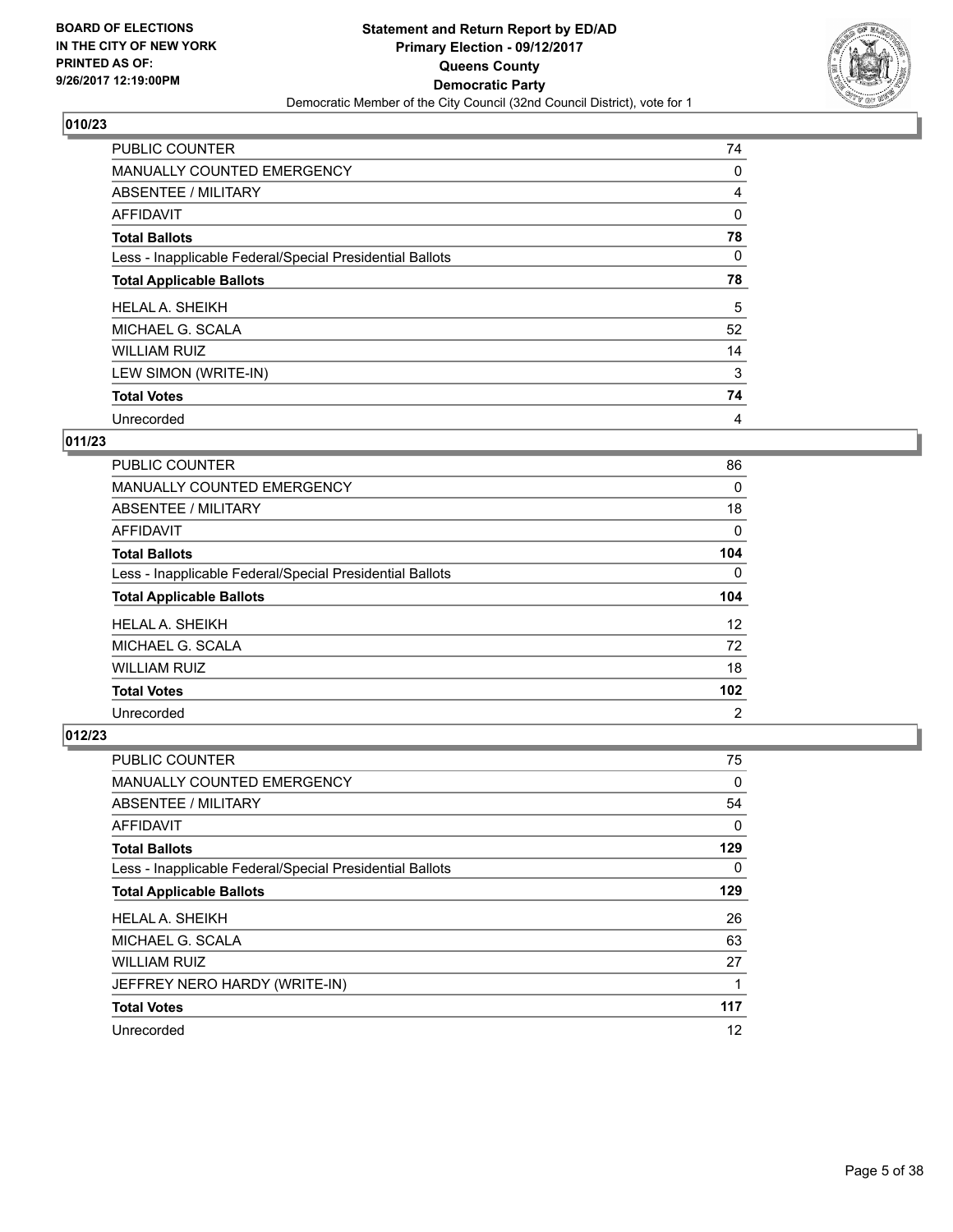

| PUBLIC COUNTER                                           | 88 |
|----------------------------------------------------------|----|
| <b>MANUALLY COUNTED EMERGENCY</b>                        | 0  |
| <b>ABSENTEE / MILITARY</b>                               | 3  |
| <b>AFFIDAVIT</b>                                         | 0  |
| <b>Total Ballots</b>                                     | 91 |
| Less - Inapplicable Federal/Special Presidential Ballots | 0  |
| <b>Total Applicable Ballots</b>                          | 91 |
| <b>HELAL A. SHEIKH</b>                                   | 10 |
| MICHAEL G. SCALA                                         | 56 |
| <b>WILLIAM RUIZ</b>                                      | 18 |
| <b>Total Votes</b>                                       | 84 |
| Unrecorded                                               | 7  |

## **014/23**

| <b>PUBLIC COUNTER</b>                                    | 135 |
|----------------------------------------------------------|-----|
| <b>MANUALLY COUNTED EMERGENCY</b>                        | 0   |
| ABSENTEE / MILITARY                                      | 0   |
| <b>AFFIDAVIT</b>                                         | 3   |
| <b>Total Ballots</b>                                     | 138 |
| Less - Inapplicable Federal/Special Presidential Ballots | 0   |
| <b>Total Applicable Ballots</b>                          | 138 |
| <b>HELAL A. SHEIKH</b>                                   | 14  |
| MICHAEL G. SCALA                                         | 85  |
| <b>WILLIAM RUIZ</b>                                      | 23  |
| UNATTRIBUTABLE WRITE-IN (WRITE-IN)                       | 2   |
| <b>Total Votes</b>                                       | 124 |
| Unrecorded                                               | 14  |

| <b>PUBLIC COUNTER</b>                                    | 103       |
|----------------------------------------------------------|-----------|
| <b>MANUALLY COUNTED EMERGENCY</b>                        | 0         |
| ABSENTEE / MILITARY                                      | 0         |
| AFFIDAVIT                                                | 0         |
| <b>Total Ballots</b>                                     | 103       |
| Less - Inapplicable Federal/Special Presidential Ballots | 0         |
|                                                          |           |
| <b>Total Applicable Ballots</b>                          |           |
| HELAL A. SHEIKH                                          | 103<br>21 |
| MICHAEL G. SCALA                                         | 51        |
| <b>WILLIAM RUIZ</b>                                      | 18        |
| <b>Total Votes</b>                                       | 90        |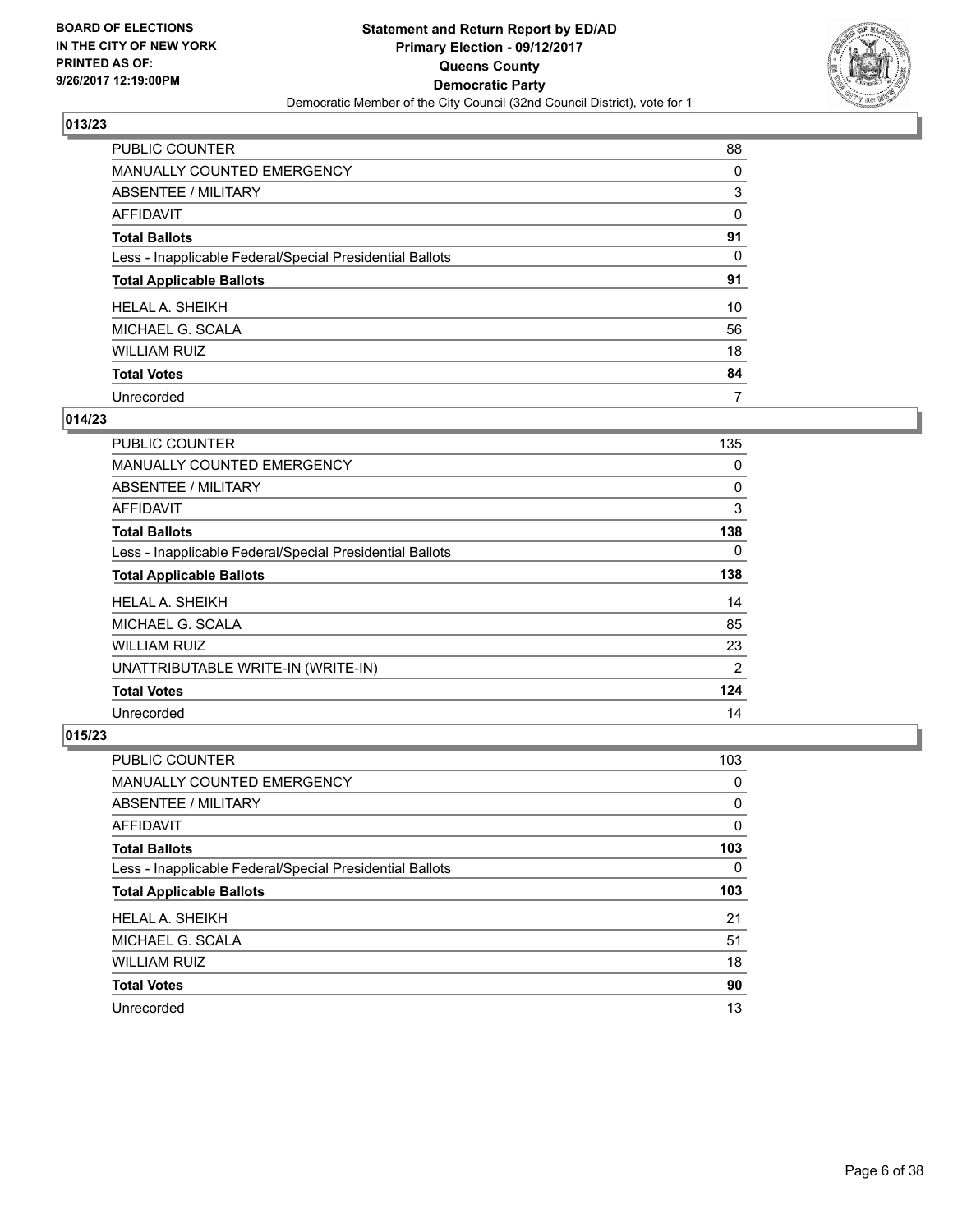

| <b>PUBLIC COUNTER</b>                                    | 79 |
|----------------------------------------------------------|----|
| <b>MANUALLY COUNTED EMERGENCY</b>                        | 0  |
| ABSENTEE / MILITARY                                      | 0  |
| AFFIDAVIT                                                | 2  |
| <b>Total Ballots</b>                                     | 81 |
| Less - Inapplicable Federal/Special Presidential Ballots | 0  |
| <b>Total Applicable Ballots</b>                          | 81 |
| <b>HELAL A. SHEIKH</b>                                   | 12 |
| MICHAEL G. SCALA                                         | 38 |
| <b>WILLIAM RUIZ</b>                                      | 22 |
| RITA FREESE (WRITE-IN)                                   |    |
| UNATTRIBUTABLE WRITE-IN (WRITE-IN)                       |    |
| <b>Total Votes</b>                                       | 74 |
| Unrecorded                                               | 7  |

# **017/23**

| <b>PUBLIC COUNTER</b>                                    | 107 |
|----------------------------------------------------------|-----|
| <b>MANUALLY COUNTED EMERGENCY</b>                        | 0   |
| ABSENTEE / MILITARY                                      | 2   |
| <b>AFFIDAVIT</b>                                         | 0   |
| <b>Total Ballots</b>                                     | 109 |
| Less - Inapplicable Federal/Special Presidential Ballots | 0   |
| <b>Total Applicable Ballots</b>                          | 109 |
| HELAL A. SHEIKH                                          | 18  |
| MICHAEL G. SCALA                                         | 51  |
| <b>WILLIAM RUIZ</b>                                      | 26  |
| CASSANDRA WILLIAMSON (WRITE-IN)                          | 2   |
| UNATTRIBUTABLE WRITE-IN (WRITE-IN)                       | 1   |
| <b>Total Votes</b>                                       | 98  |
| Unrecorded                                               | 11  |

| <b>PUBLIC COUNTER</b>                                    | 53 |
|----------------------------------------------------------|----|
| MANUALLY COUNTED EMERGENCY                               | 0  |
| ABSENTEE / MILITARY                                      |    |
| AFFIDAVIT                                                | 0  |
| <b>Total Ballots</b>                                     | 54 |
| Less - Inapplicable Federal/Special Presidential Ballots | 0  |
| <b>Total Applicable Ballots</b>                          | 54 |
| <b>HELAL A. SHEIKH</b>                                   | 9  |
| MICHAEL G. SCALA                                         | 20 |
| <b>WILLIAM RUIZ</b>                                      | 13 |
| <b>Total Votes</b>                                       | 42 |
|                                                          |    |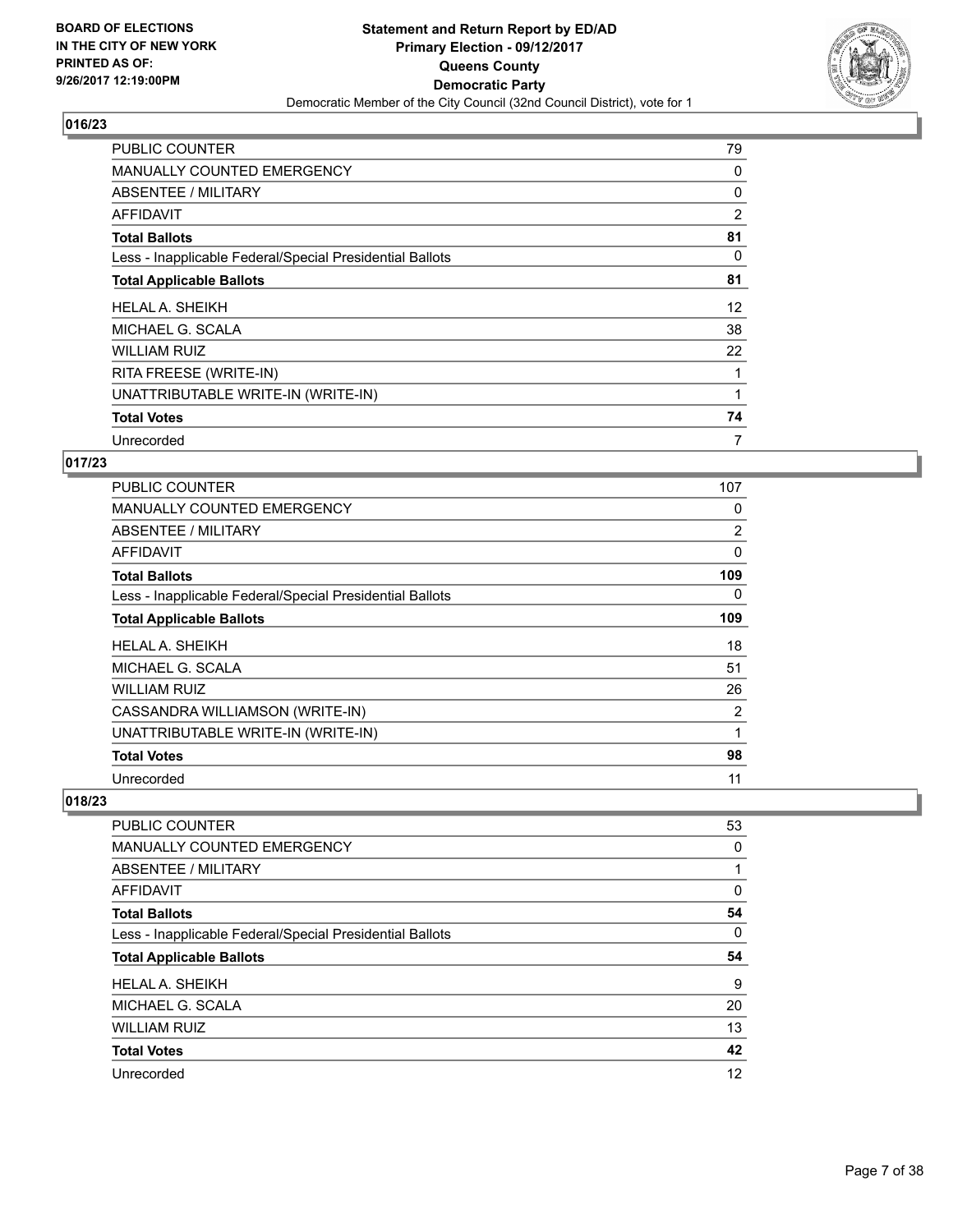

| <b>PUBLIC COUNTER</b>                                    | 61 |
|----------------------------------------------------------|----|
| <b>MANUALLY COUNTED EMERGENCY</b>                        | 0  |
| ABSENTEE / MILITARY                                      | 29 |
| <b>AFFIDAVIT</b>                                         | 0  |
| <b>Total Ballots</b>                                     | 90 |
| Less - Inapplicable Federal/Special Presidential Ballots | 0  |
| <b>Total Applicable Ballots</b>                          | 90 |
| <b>HELAL A. SHEIKH</b>                                   | 13 |
| MICHAEL G. SCALA                                         | 37 |
| <b>WILLIAM RUIZ</b>                                      | 30 |
| <b>Total Votes</b>                                       | 80 |
| Unrecorded                                               | 10 |
|                                                          |    |

# **020/23 COMBINED into: 087/23**

#### **040/23**

| <b>PUBLIC COUNTER</b>                                    | 65 |
|----------------------------------------------------------|----|
| MANUALLY COUNTED EMERGENCY                               | 0  |
| ABSENTEE / MILITARY                                      | 0  |
| <b>AFFIDAVIT</b>                                         |    |
| <b>Total Ballots</b>                                     | 66 |
| Less - Inapplicable Federal/Special Presidential Ballots | 0  |
| <b>Total Applicable Ballots</b>                          | 66 |
| <b>HELAL A. SHEIKH</b>                                   | 6  |
|                                                          |    |
| MICHAEL G. SCALA                                         | 53 |
| <b>WILLIAM RUIZ</b>                                      | 4  |
| <b>Total Votes</b>                                       | 63 |

| <b>PUBLIC COUNTER</b>                                    | 37 |
|----------------------------------------------------------|----|
| <b>MANUALLY COUNTED EMERGENCY</b>                        | 0  |
| ABSENTEE / MILITARY                                      | 0  |
| <b>AFFIDAVIT</b>                                         | 0  |
| <b>Total Ballots</b>                                     | 37 |
| Less - Inapplicable Federal/Special Presidential Ballots | 0  |
| <b>Total Applicable Ballots</b>                          | 37 |
| <b>HELAL A. SHEIKH</b>                                   | 2  |
| MICHAEL G. SCALA                                         | 30 |
| <b>WILLIAM RUIZ</b>                                      | 4  |
| <b>Total Votes</b>                                       | 36 |
| Unrecorded                                               | 1  |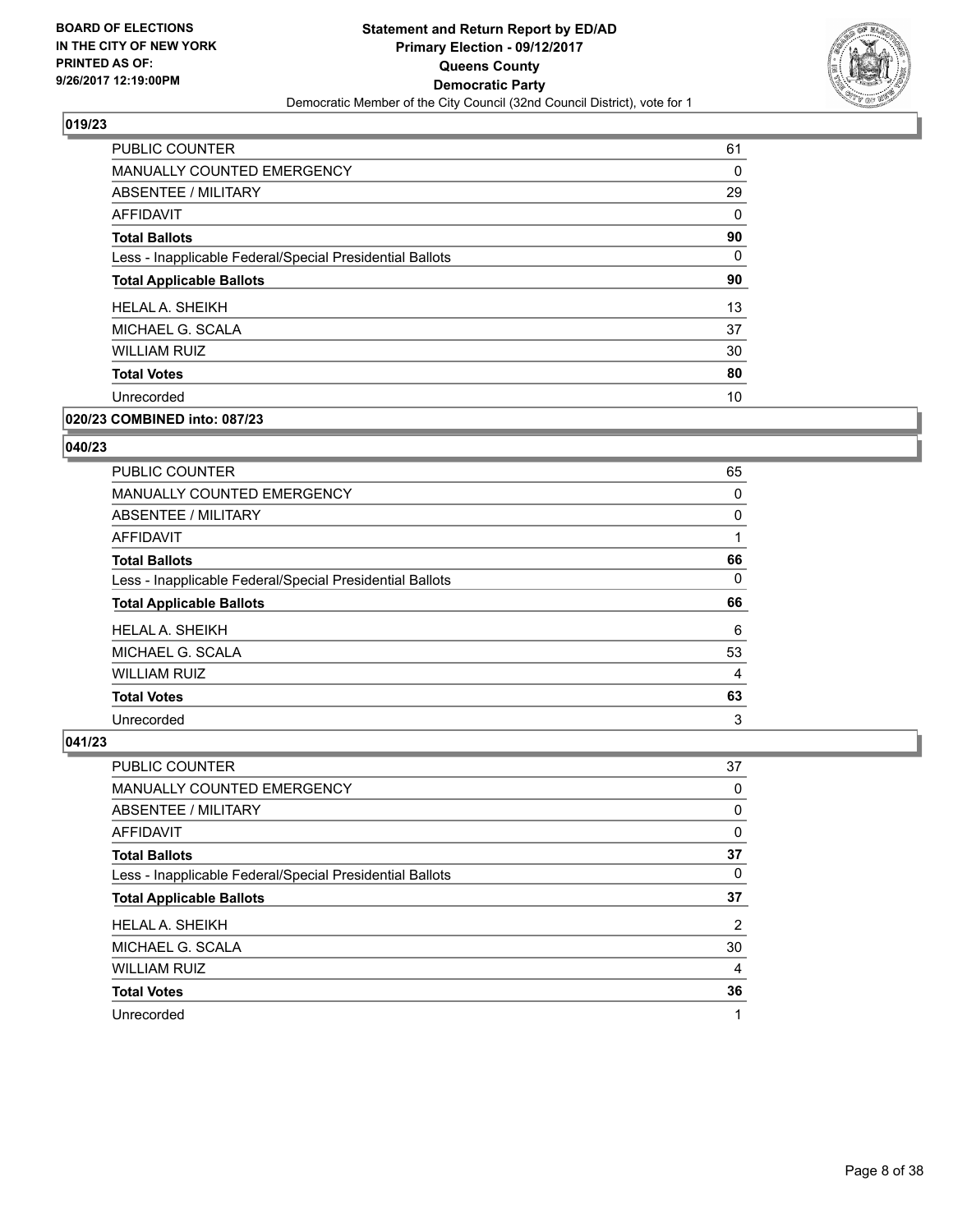

| PUBLIC COUNTER                                           | 31             |
|----------------------------------------------------------|----------------|
| <b>MANUALLY COUNTED EMERGENCY</b>                        | 0              |
| <b>ABSENTEE / MILITARY</b>                               | 0              |
| <b>AFFIDAVIT</b>                                         |                |
| <b>Total Ballots</b>                                     | 32             |
| Less - Inapplicable Federal/Special Presidential Ballots | 0              |
| <b>Total Applicable Ballots</b>                          | 32             |
| <b>HELAL A. SHEIKH</b>                                   | 16             |
| MICHAEL G. SCALA                                         | 4              |
| <b>WILLIAM RUIZ</b>                                      | 10             |
| <b>Total Votes</b>                                       | 30             |
| Unrecorded                                               | $\overline{2}$ |

#### **044/23**

| PUBLIC COUNTER                                           | 18 |
|----------------------------------------------------------|----|
| MANUALLY COUNTED EMERGENCY                               | 0  |
| ABSENTEE / MILITARY                                      | 0  |
| AFFIDAVIT                                                | 0  |
| <b>Total Ballots</b>                                     | 18 |
| Less - Inapplicable Federal/Special Presidential Ballots | 0  |
| <b>Total Applicable Ballots</b>                          | 18 |
| <b>HELAL A. SHEIKH</b>                                   | 0  |
| MICHAEL G. SCALA                                         | 17 |
| <b>WILLIAM RUIZ</b>                                      |    |
| <b>Total Votes</b>                                       | 18 |

| PUBLIC COUNTER                                           | 39       |
|----------------------------------------------------------|----------|
| <b>MANUALLY COUNTED EMERGENCY</b>                        | 0        |
| ABSENTEE / MILITARY                                      | 4        |
| AFFIDAVIT                                                | 0        |
| <b>Total Ballots</b>                                     | 43       |
| Less - Inapplicable Federal/Special Presidential Ballots | $\Omega$ |
| <b>Total Applicable Ballots</b>                          | 43       |
| <b>HELAL A. SHEIKH</b>                                   | 11       |
| MICHAEL G. SCALA                                         | 23       |
| <b>WILLIAM RUIZ</b>                                      | 8        |
| <b>Total Votes</b>                                       | 42       |
| Unrecorded                                               | 1        |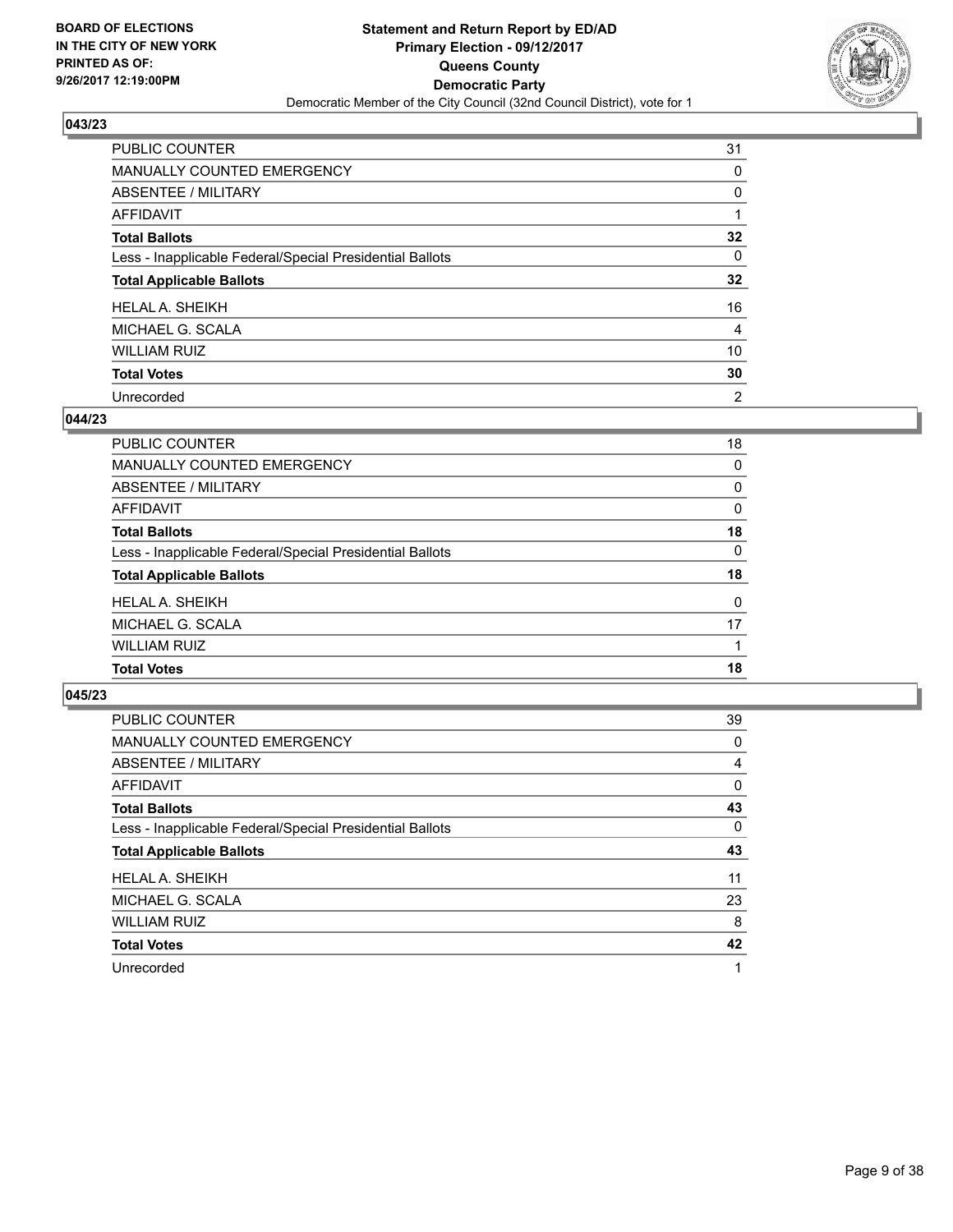

| PUBLIC COUNTER                                           | 38             |
|----------------------------------------------------------|----------------|
| <b>MANUALLY COUNTED EMERGENCY</b>                        | 0              |
| <b>ABSENTEE / MILITARY</b>                               | 0              |
| <b>AFFIDAVIT</b>                                         | 0              |
| <b>Total Ballots</b>                                     | 38             |
| Less - Inapplicable Federal/Special Presidential Ballots | 0              |
| <b>Total Applicable Ballots</b>                          | 38             |
| <b>HELAL A. SHEIKH</b>                                   | 6              |
| MICHAEL G. SCALA                                         | 22             |
| <b>WILLIAM RUIZ</b>                                      | 8              |
| <b>Total Votes</b>                                       | 36             |
| Unrecorded                                               | $\overline{2}$ |

#### **047/23**

| <b>PUBLIC COUNTER</b>                                    | 34 |
|----------------------------------------------------------|----|
| MANUALLY COUNTED EMERGENCY                               | 0  |
| ABSENTEE / MILITARY                                      |    |
| AFFIDAVIT                                                | 0  |
| <b>Total Ballots</b>                                     | 35 |
| Less - Inapplicable Federal/Special Presidential Ballots | 0  |
| <b>Total Applicable Ballots</b>                          | 35 |
| <b>HELAL A. SHEIKH</b>                                   | 5  |
| MICHAEL G. SCALA                                         | 24 |
| <b>WILLIAM RUIZ</b>                                      | 5  |
| ANGELA BATTAGLIA (WRITE-IN)                              |    |
| <b>Total Votes</b>                                       | 35 |

| PUBLIC COUNTER                                           | 24 |
|----------------------------------------------------------|----|
| <b>MANUALLY COUNTED EMERGENCY</b>                        | 0  |
| ABSENTEE / MILITARY                                      | 0  |
| AFFIDAVIT                                                | 0  |
| <b>Total Ballots</b>                                     | 24 |
| Less - Inapplicable Federal/Special Presidential Ballots | 0  |
| <b>Total Applicable Ballots</b>                          | 24 |
| <b>HELAL A. SHEIKH</b>                                   | 3  |
| MICHAEL G. SCALA                                         | 14 |
| <b>WILLIAM RUIZ</b>                                      | 7  |
| <b>Total Votes</b>                                       | 24 |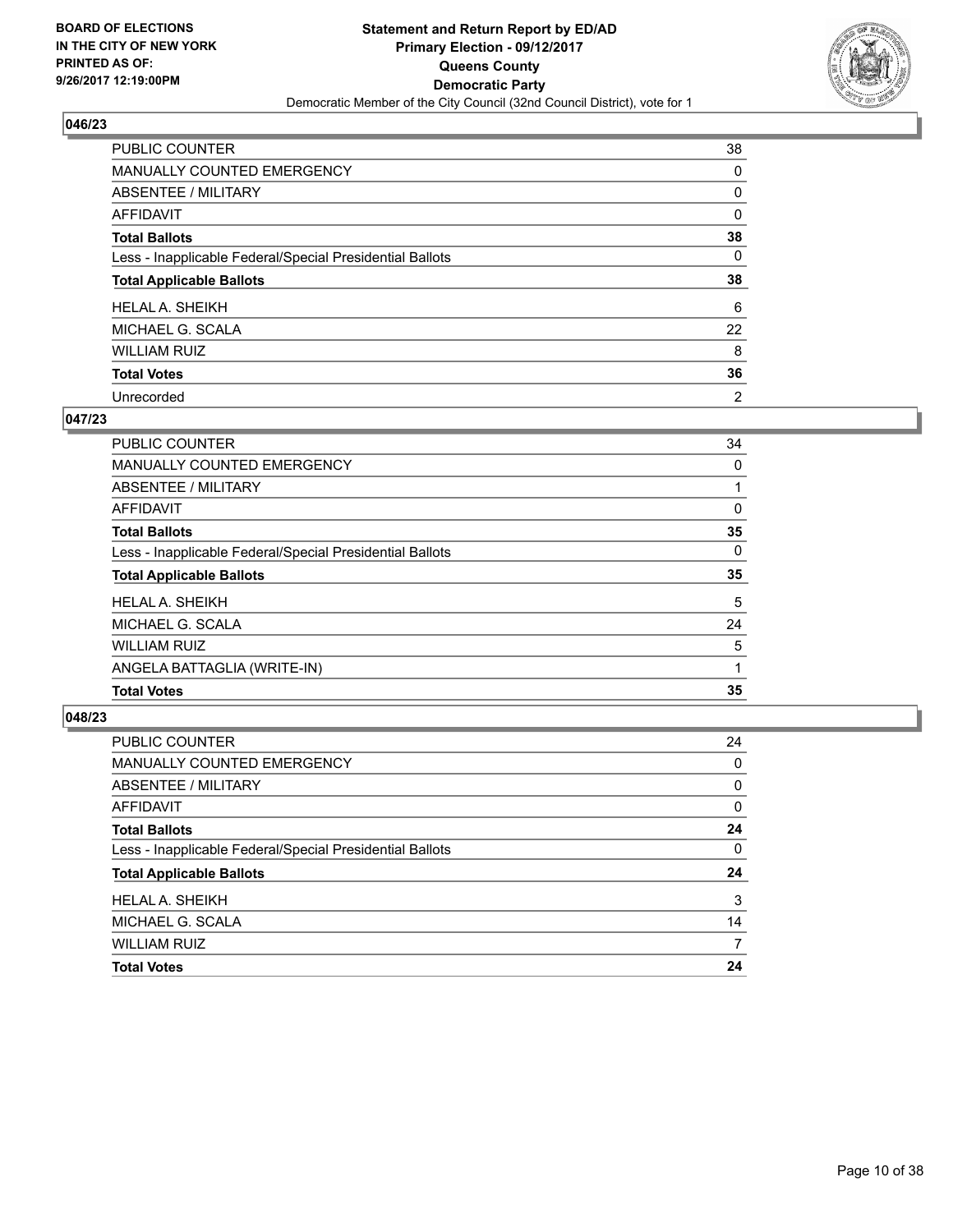

| <b>PUBLIC COUNTER</b>                                    | 52 |
|----------------------------------------------------------|----|
| MANUALLY COUNTED EMERGENCY                               | 0  |
| ABSENTEE / MILITARY                                      | 0  |
| <b>AFFIDAVIT</b>                                         | 0  |
| <b>Total Ballots</b>                                     | 52 |
| Less - Inapplicable Federal/Special Presidential Ballots | 0  |
| <b>Total Applicable Ballots</b>                          | 52 |
| <b>HELAL A. SHEIKH</b>                                   | 8  |
| MICHAEL G. SCALA                                         | 32 |
| <b>WILLIAM RUIZ</b>                                      | 9  |
| <b>Total Votes</b>                                       | 49 |
| Unrecorded                                               | 3  |

#### **050/23**

| <b>PUBLIC COUNTER</b>                                    | 46 |
|----------------------------------------------------------|----|
| <b>MANUALLY COUNTED EMERGENCY</b>                        | 0  |
| ABSENTEE / MILITARY                                      | 0  |
| AFFIDAVIT                                                | 0  |
| <b>Total Ballots</b>                                     | 46 |
| Less - Inapplicable Federal/Special Presidential Ballots | 0  |
| <b>Total Applicable Ballots</b>                          | 46 |
| <b>HELAL A. SHEIKH</b>                                   | 7  |
| MICHAEL G. SCALA                                         | 30 |
| <b>WILLIAM RUIZ</b>                                      | 8  |
| <b>Total Votes</b>                                       | 45 |
| Unrecorded                                               |    |

| <b>PUBLIC COUNTER</b>                                    | 40 |
|----------------------------------------------------------|----|
| <b>MANUALLY COUNTED EMERGENCY</b>                        | 0  |
| ABSENTEE / MILITARY                                      |    |
| AFFIDAVIT                                                | 0  |
| <b>Total Ballots</b>                                     | 41 |
| Less - Inapplicable Federal/Special Presidential Ballots | 0  |
| <b>Total Applicable Ballots</b>                          | 41 |
|                                                          |    |
| <b>HELAL A. SHEIKH</b>                                   | 4  |
| MICHAEL G. SCALA                                         | 27 |
| <b>WILLIAM RUIZ</b>                                      | 5  |
| <b>Total Votes</b>                                       | 36 |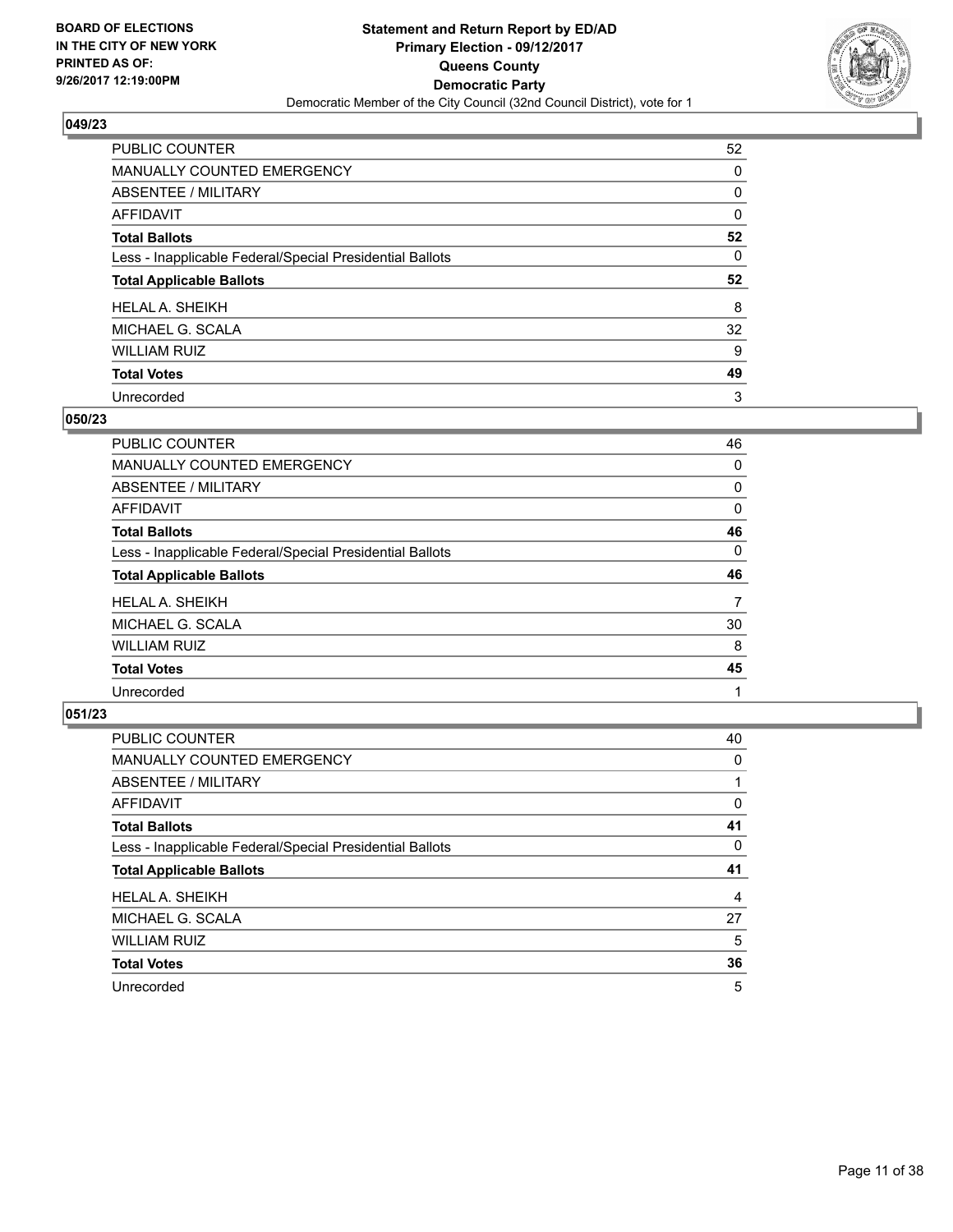

| PUBLIC COUNTER                                           | 61 |
|----------------------------------------------------------|----|
| <b>MANUALLY COUNTED EMERGENCY</b>                        | 0  |
| ABSENTEE / MILITARY                                      | 3  |
| AFFIDAVIT                                                | 0  |
| <b>Total Ballots</b>                                     | 64 |
| Less - Inapplicable Federal/Special Presidential Ballots | 0  |
|                                                          |    |
| <b>Total Applicable Ballots</b>                          | 64 |
| <b>HELAL A. SHEIKH</b>                                   | 4  |
| MICHAEL G. SCALA                                         | 46 |
| <b>WILLIAM RUIZ</b>                                      | 10 |
| <b>Total Votes</b>                                       | 60 |

## **053/23**

| PUBLIC COUNTER                                           | 35 |
|----------------------------------------------------------|----|
| MANUALLY COUNTED EMERGENCY                               | 0  |
| ABSENTEE / MILITARY                                      |    |
| AFFIDAVIT                                                | 0  |
| <b>Total Ballots</b>                                     | 36 |
| Less - Inapplicable Federal/Special Presidential Ballots | 0  |
| <b>Total Applicable Ballots</b>                          | 36 |
| <b>HELAL A. SHEIKH</b>                                   | 7  |
| MICHAEL G. SCALA                                         | 9  |
| <b>WILLIAM RUIZ</b>                                      | 15 |
| <b>Total Votes</b>                                       | 31 |
| Unrecorded                                               | 5  |

| <b>PUBLIC COUNTER</b>                                    | 38 |
|----------------------------------------------------------|----|
| <b>MANUALLY COUNTED EMERGENCY</b>                        | 0  |
| ABSENTEE / MILITARY                                      | 2  |
| AFFIDAVIT                                                |    |
| <b>Total Ballots</b>                                     | 41 |
| Less - Inapplicable Federal/Special Presidential Ballots | 0  |
|                                                          |    |
| <b>Total Applicable Ballots</b>                          | 41 |
| <b>HELAL A. SHEIKH</b>                                   | 8  |
| MICHAEL G. SCALA                                         | 15 |
| <b>WILLIAM RUIZ</b>                                      | 17 |
| <b>Total Votes</b>                                       | 40 |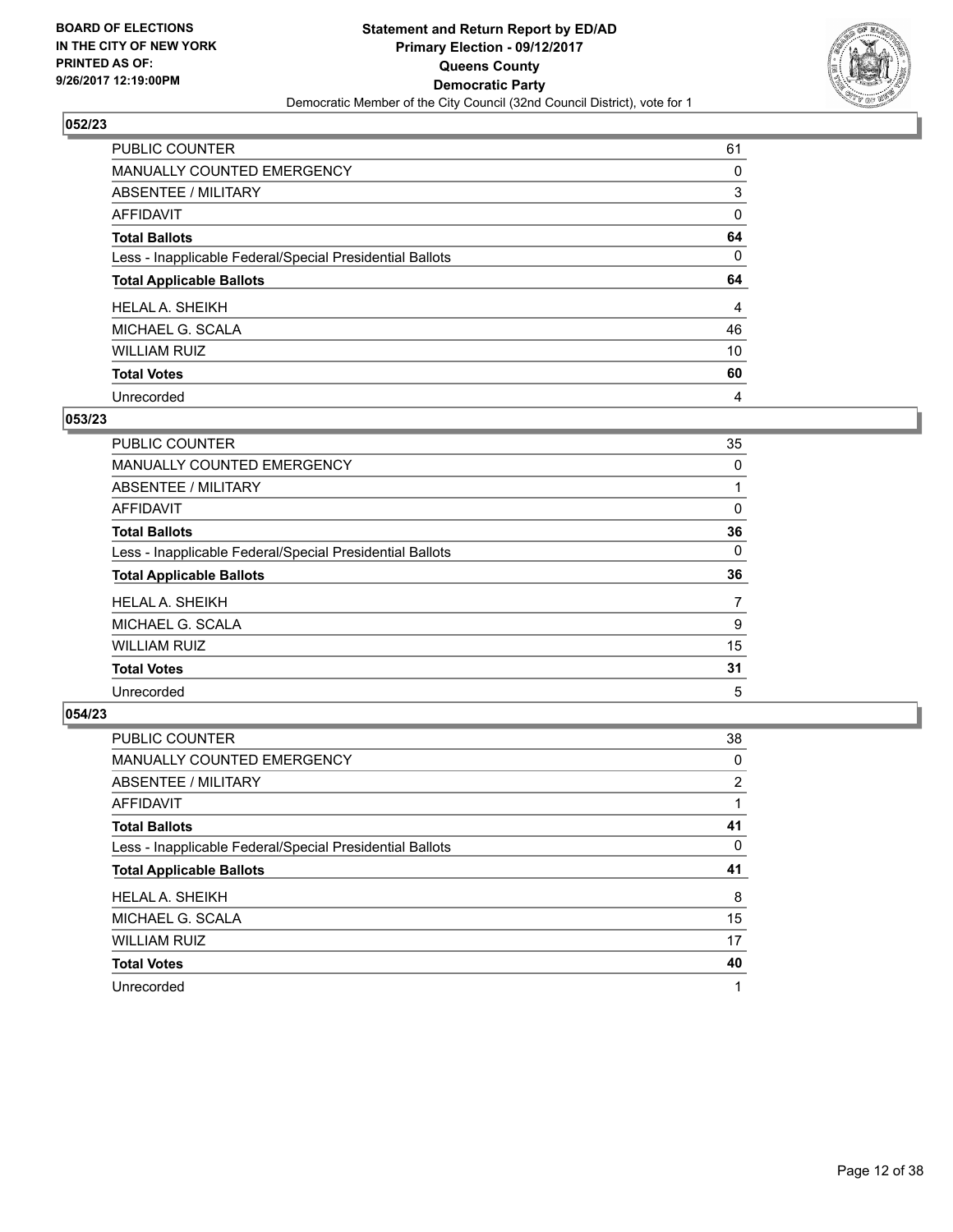

| PUBLIC COUNTER                                           | 34              |
|----------------------------------------------------------|-----------------|
| <b>MANUALLY COUNTED EMERGENCY</b>                        | 0               |
| <b>ABSENTEE / MILITARY</b>                               | $\overline{2}$  |
| <b>AFFIDAVIT</b>                                         | 0               |
| <b>Total Ballots</b>                                     | 36              |
| Less - Inapplicable Federal/Special Presidential Ballots | 0               |
| <b>Total Applicable Ballots</b>                          | 36              |
| <b>HELAL A. SHEIKH</b>                                   | 12 <sup>2</sup> |
| MICHAEL G. SCALA                                         | 8               |
| <b>WILLIAM RUIZ</b>                                      | 7               |
| <b>Total Votes</b>                                       | 27              |
| Unrecorded                                               | 9               |

#### **056/23**

| <b>PUBLIC COUNTER</b>                                    | 46 |
|----------------------------------------------------------|----|
| MANUALLY COUNTED EMERGENCY                               | 0  |
| ABSENTEE / MILITARY                                      | 2  |
| AFFIDAVIT                                                | 0  |
| <b>Total Ballots</b>                                     | 48 |
| Less - Inapplicable Federal/Special Presidential Ballots | 0  |
| <b>Total Applicable Ballots</b>                          | 48 |
| <b>HELAL A. SHEIKH</b>                                   | 25 |
| MICHAEL G. SCALA                                         | 11 |
| <b>WILLIAM RUIZ</b>                                      | 9  |
| ERIC ULRICH (WRITE-IN)                                   |    |
| <b>Total Votes</b>                                       | 46 |
| Unrecorded                                               | 2  |

| <b>PUBLIC COUNTER</b>                                    | 44 |
|----------------------------------------------------------|----|
| MANUALLY COUNTED EMERGENCY                               | 0  |
| ABSENTEE / MILITARY                                      | 0  |
| AFFIDAVIT                                                |    |
| <b>Total Ballots</b>                                     | 45 |
| Less - Inapplicable Federal/Special Presidential Ballots | 0  |
| <b>Total Applicable Ballots</b>                          | 45 |
|                                                          |    |
| <b>HELAL A. SHEIKH</b>                                   | 13 |
| MICHAEL G. SCALA                                         | 14 |
| <b>WILLIAM RUIZ</b>                                      | 14 |
| <b>Total Votes</b>                                       | 41 |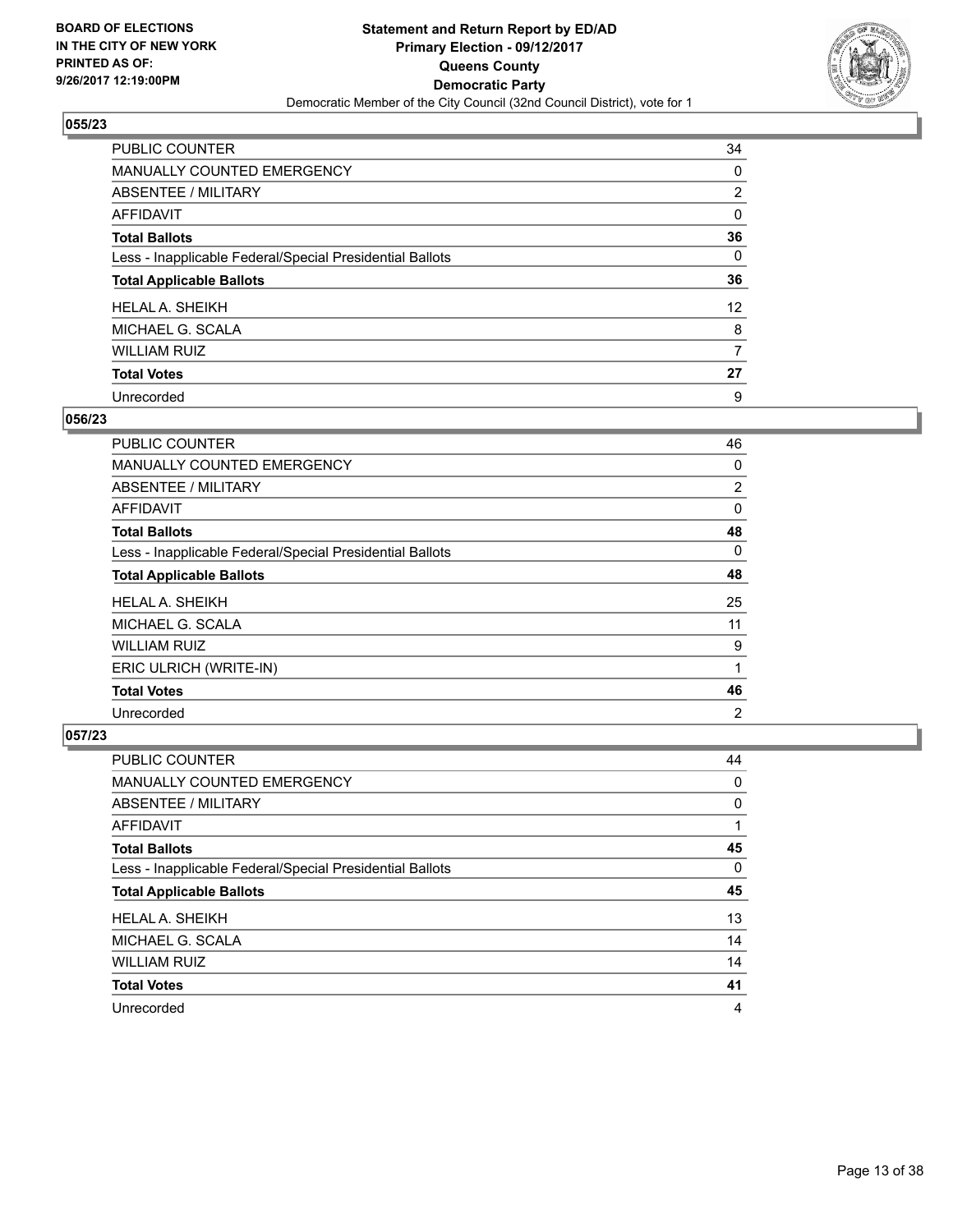

| PUBLIC COUNTER                                           | 46 |
|----------------------------------------------------------|----|
| MANUALLY COUNTED EMERGENCY                               | 0  |
| ABSENTEE / MILITARY                                      | 0  |
| <b>AFFIDAVIT</b>                                         |    |
| <b>Total Ballots</b>                                     | 47 |
| Less - Inapplicable Federal/Special Presidential Ballots | 0  |
| <b>Total Applicable Ballots</b>                          | 47 |
| <b>HELAL A. SHEIKH</b>                                   | 16 |
| MICHAEL G. SCALA                                         | 11 |
| <b>WILLIAM RUIZ</b>                                      | 15 |
| <b>Total Votes</b>                                       | 42 |
| Unrecorded                                               | 5  |

#### **059/23**

| PUBLIC COUNTER                                           | 52 |
|----------------------------------------------------------|----|
| <b>MANUALLY COUNTED EMERGENCY</b>                        | 0  |
| ABSENTEE / MILITARY                                      |    |
| AFFIDAVIT                                                | 0  |
| <b>Total Ballots</b>                                     | 53 |
| Less - Inapplicable Federal/Special Presidential Ballots | 0  |
| <b>Total Applicable Ballots</b>                          | 53 |
| <b>HELAL A. SHEIKH</b>                                   | 22 |
| MICHAEL G. SCALA                                         | 9  |
| <b>WILLIAM RUIZ</b>                                      | 15 |
| <b>Total Votes</b>                                       | 46 |
| Unrecorded                                               | 7  |

| <b>PUBLIC COUNTER</b>                                    | 59             |
|----------------------------------------------------------|----------------|
| <b>MANUALLY COUNTED EMERGENCY</b>                        | 0              |
| ABSENTEE / MILITARY                                      | 0              |
| AFFIDAVIT                                                | $\overline{2}$ |
| <b>Total Ballots</b>                                     | 61             |
| Less - Inapplicable Federal/Special Presidential Ballots | 0              |
| <b>Total Applicable Ballots</b>                          | 61             |
| <b>HELAL A. SHEIKH</b>                                   | 36             |
| MICHAEL G. SCALA                                         | 13             |
| <b>WILLIAM RUIZ</b>                                      | 11             |
| VITO A TURSO (WRITE-IN)                                  |                |
| <b>Total Votes</b>                                       | 61             |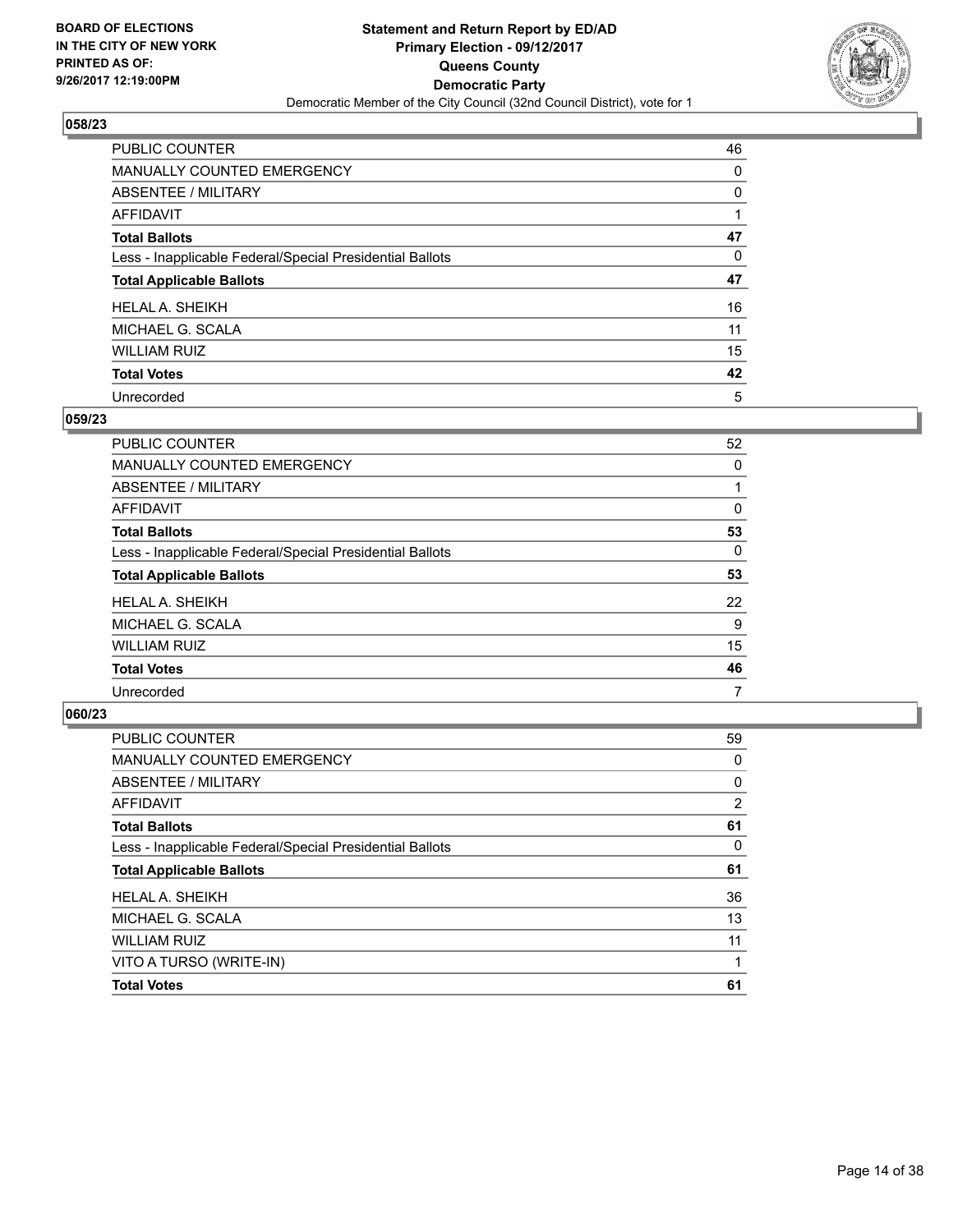

| PUBLIC COUNTER                                           | 63 |
|----------------------------------------------------------|----|
| MANUALLY COUNTED EMERGENCY                               | 0  |
| ABSENTEE / MILITARY                                      |    |
| <b>AFFIDAVIT</b>                                         | 0  |
| <b>Total Ballots</b>                                     | 64 |
| Less - Inapplicable Federal/Special Presidential Ballots | 0  |
| <b>Total Applicable Ballots</b>                          | 64 |
| <b>HELAL A. SHEIKH</b>                                   | 9  |
| MICHAEL G. SCALA                                         | 38 |
| <b>WILLIAM RUIZ</b>                                      | 13 |
| PAUL A. VALLONE (WRITE-IN)                               |    |
| <b>Total Votes</b>                                       | 61 |
| Unrecorded                                               | 3  |

# **062/23**

| <b>PUBLIC COUNTER</b>                                    | 90 |
|----------------------------------------------------------|----|
| MANUALLY COUNTED EMERGENCY                               | 0  |
| ABSENTEE / MILITARY                                      | 4  |
| AFFIDAVIT                                                | 0  |
| <b>Total Ballots</b>                                     | 94 |
| Less - Inapplicable Federal/Special Presidential Ballots | 0  |
| <b>Total Applicable Ballots</b>                          | 94 |
|                                                          |    |
| <b>HELAL A. SHEIKH</b>                                   | 13 |
| MICHAEL G. SCALA                                         | 58 |
| <b>WILLIAM RUIZ</b>                                      | 17 |
| <b>Total Votes</b>                                       | 88 |

| <b>PUBLIC COUNTER</b>                                    | 66 |
|----------------------------------------------------------|----|
| MANUALLY COUNTED EMERGENCY                               | 0  |
| ABSENTEE / MILITARY                                      | 2  |
| AFFIDAVIT                                                | 0  |
| <b>Total Ballots</b>                                     | 68 |
| Less - Inapplicable Federal/Special Presidential Ballots | 0  |
| <b>Total Applicable Ballots</b>                          | 68 |
|                                                          |    |
| <b>HELAL A. SHEIKH</b>                                   | 8  |
| MICHAEL G. SCALA                                         | 28 |
| <b>WILLIAM RUIZ</b>                                      | 26 |
| <b>Total Votes</b>                                       | 62 |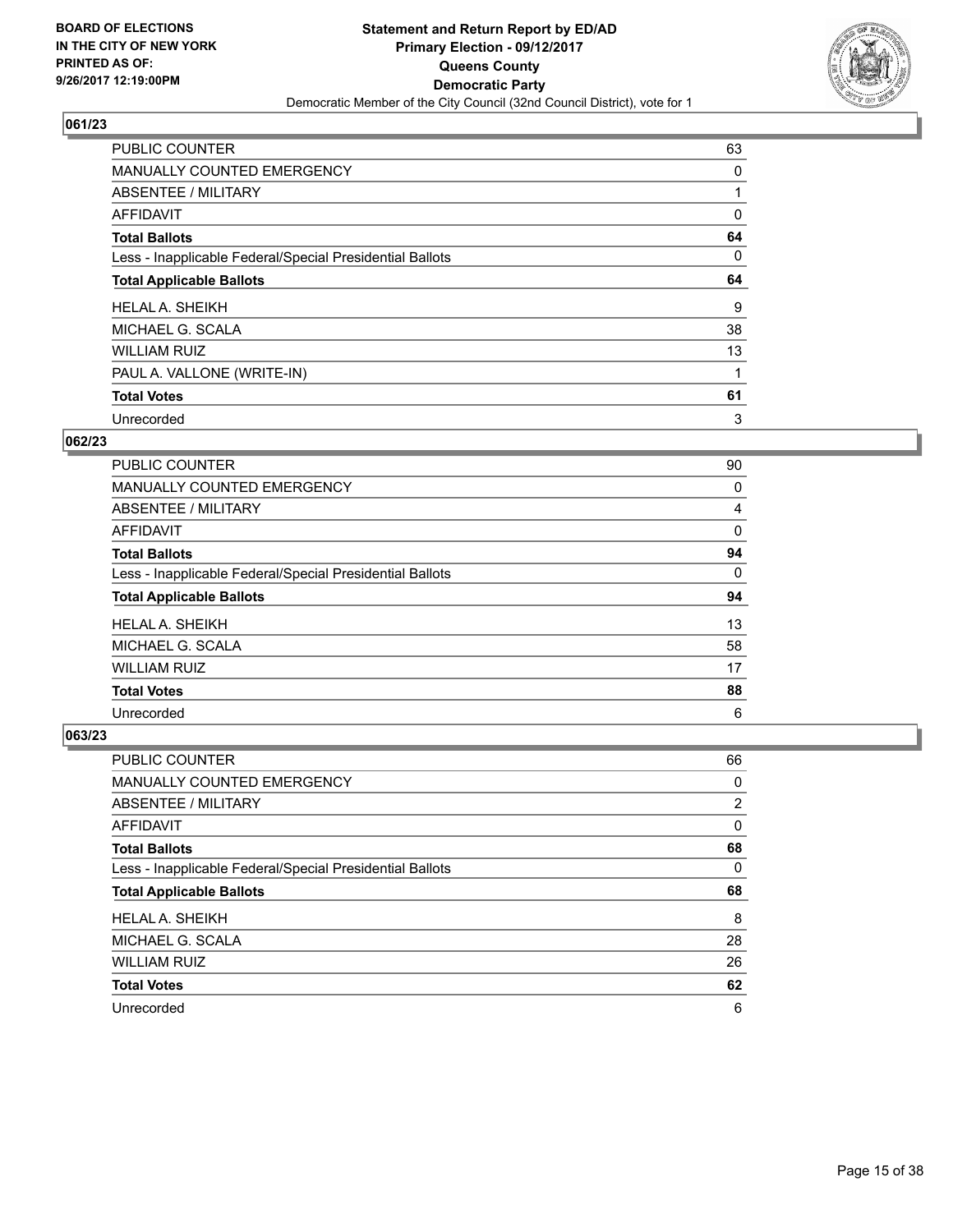

| <b>PUBLIC COUNTER</b>                                    | 80 |
|----------------------------------------------------------|----|
| <b>MANUALLY COUNTED EMERGENCY</b>                        | 0  |
| ABSENTEE / MILITARY                                      | 9  |
| <b>AFFIDAVIT</b>                                         | 0  |
| <b>Total Ballots</b>                                     | 89 |
| Less - Inapplicable Federal/Special Presidential Ballots | 0  |
| <b>Total Applicable Ballots</b>                          | 89 |
|                                                          |    |
| <b>HELAL A. SHEIKH</b>                                   | 9  |
| MICHAEL G. SCALA                                         | 65 |
| <b>WILLIAM RUIZ</b>                                      | 8  |
| <b>Total Votes</b>                                       | 82 |

#### **065/23**

| <b>PUBLIC COUNTER</b>                                    | 54 |
|----------------------------------------------------------|----|
| MANUALLY COUNTED EMERGENCY                               | 0  |
| ABSENTEE / MILITARY                                      | 0  |
| AFFIDAVIT                                                |    |
| <b>Total Ballots</b>                                     | 55 |
| Less - Inapplicable Federal/Special Presidential Ballots | 0  |
| <b>Total Applicable Ballots</b>                          | 55 |
| <b>HELAL A. SHEIKH</b>                                   | 9  |
| MICHAEL G. SCALA                                         | 25 |
| <b>WILLIAM RUIZ</b>                                      | 16 |
| <b>Total Votes</b>                                       | 50 |
|                                                          |    |

| <b>PUBLIC COUNTER</b>                                    | 91 |
|----------------------------------------------------------|----|
| <b>MANUALLY COUNTED EMERGENCY</b>                        | 0  |
| ABSENTEE / MILITARY                                      |    |
| AFFIDAVIT                                                |    |
| <b>Total Ballots</b>                                     | 93 |
| Less - Inapplicable Federal/Special Presidential Ballots | 0  |
| <b>Total Applicable Ballots</b>                          | 93 |
| <b>HELAL A. SHEIKH</b>                                   | 72 |
| MICHAEL G. SCALA                                         | 4  |
| <b>WILLIAM RUIZ</b>                                      | 13 |
| <b>Total Votes</b>                                       | 89 |
| Unrecorded                                               | 4  |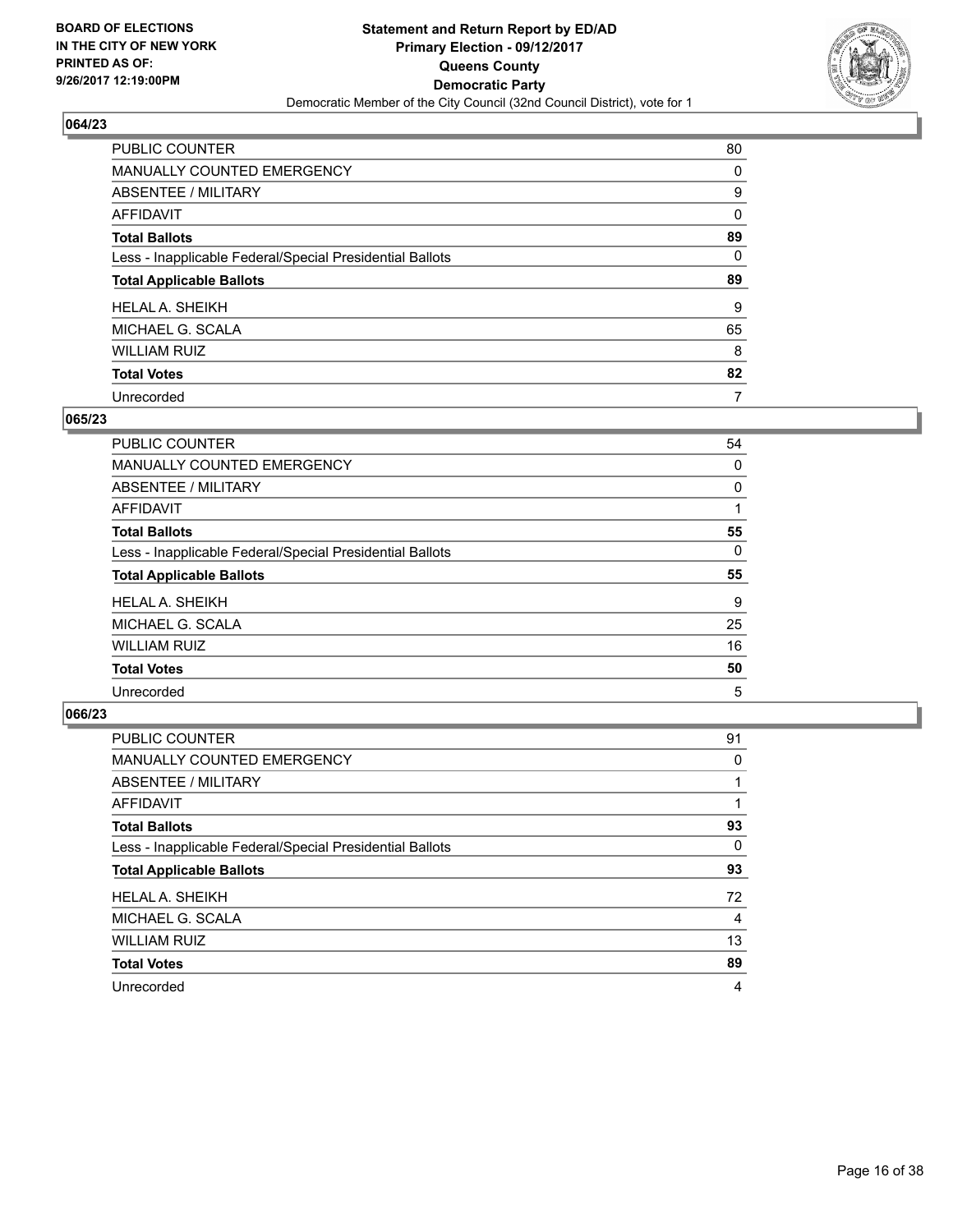

| PUBLIC COUNTER                                           | 120            |
|----------------------------------------------------------|----------------|
| <b>MANUALLY COUNTED EMERGENCY</b>                        | 0              |
| ABSENTEE / MILITARY                                      | 0              |
| <b>AFFIDAVIT</b>                                         |                |
| <b>Total Ballots</b>                                     | 121            |
| Less - Inapplicable Federal/Special Presidential Ballots | 0              |
| <b>Total Applicable Ballots</b>                          | 121            |
| <b>HELAL A. SHEIKH</b>                                   | 102            |
| MICHAEL G. SCALA                                         | $\overline{2}$ |
| <b>WILLIAM RUIZ</b>                                      | 16             |
| <b>Total Votes</b>                                       | 120            |
| Unrecorded                                               |                |

#### **068/23**

| <b>PUBLIC COUNTER</b>                                    | 92 |
|----------------------------------------------------------|----|
| MANUALLY COUNTED EMERGENCY                               | 0  |
| ABSENTEE / MILITARY                                      | 0  |
| AFFIDAVIT                                                | 6  |
| <b>Total Ballots</b>                                     | 98 |
| Less - Inapplicable Federal/Special Presidential Ballots | 0  |
| <b>Total Applicable Ballots</b>                          | 98 |
| <b>HELAL A. SHEIKH</b>                                   | 79 |
| MICHAEL G. SCALA                                         | 4  |
| <b>WILLIAM RUIZ</b>                                      | 13 |
| ERIC ULRICH (WRITE-IN)                                   |    |
| <b>Total Votes</b>                                       | 97 |
| Unrecorded                                               | 1  |

| <b>PUBLIC COUNTER</b>                                    | 50 |
|----------------------------------------------------------|----|
| <b>MANUALLY COUNTED EMERGENCY</b>                        | 0  |
| ABSENTEE / MILITARY                                      | 0  |
| AFFIDAVIT                                                | 0  |
| <b>Total Ballots</b>                                     | 50 |
| Less - Inapplicable Federal/Special Presidential Ballots | 0  |
| <b>Total Applicable Ballots</b>                          | 50 |
| <b>HELAL A. SHEIKH</b>                                   | 26 |
| MICHAEL G. SCALA                                         | 17 |
| <b>WILLIAM RUIZ</b>                                      | 6  |
| <b>Total Votes</b>                                       | 49 |
| Unrecorded                                               | 1  |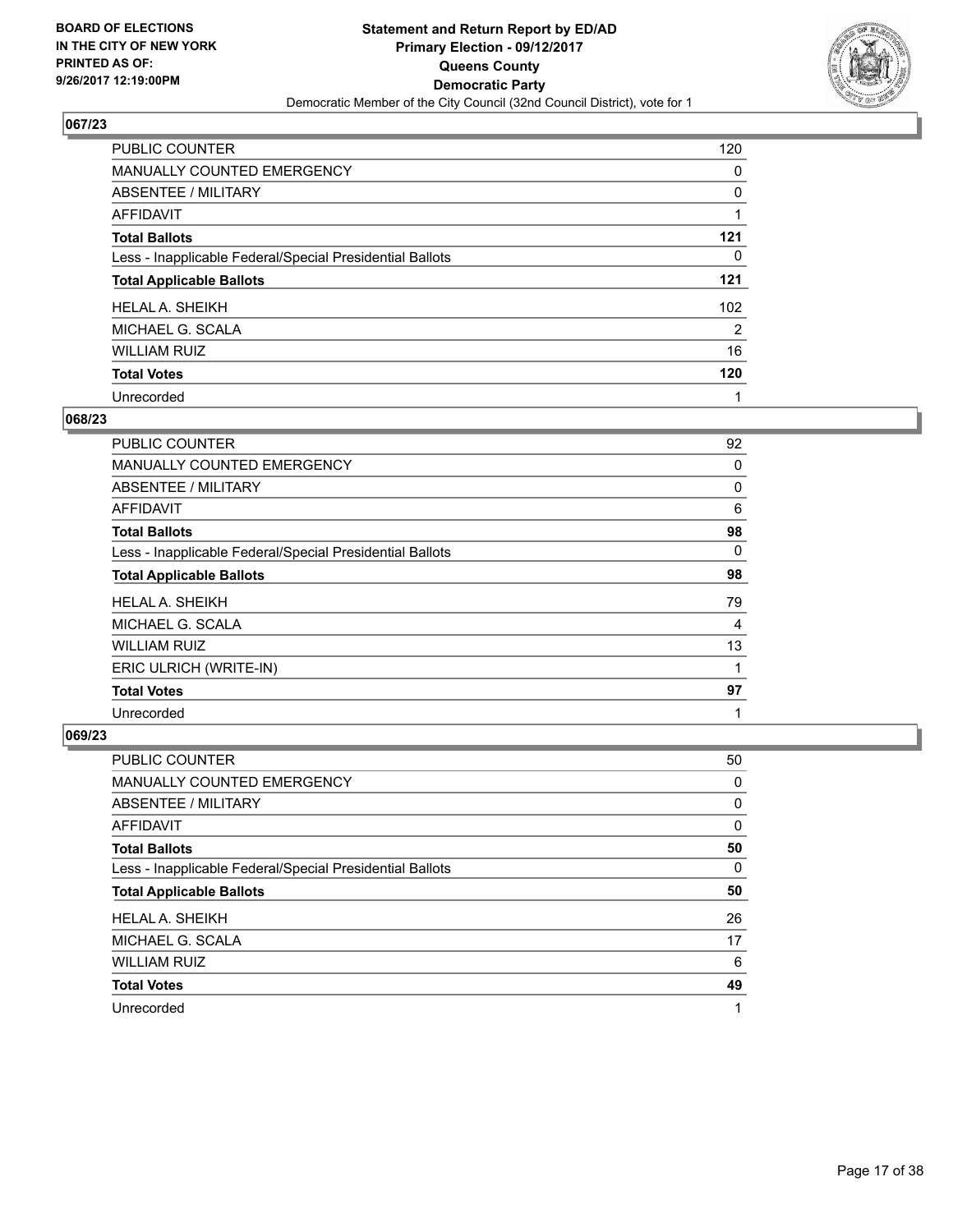

| PUBLIC COUNTER                                           | 36 |
|----------------------------------------------------------|----|
| <b>MANUALLY COUNTED EMERGENCY</b>                        | 0  |
| <b>ABSENTEE / MILITARY</b>                               | 0  |
| <b>AFFIDAVIT</b>                                         | 0  |
| <b>Total Ballots</b>                                     | 36 |
| Less - Inapplicable Federal/Special Presidential Ballots | 0  |
| <b>Total Applicable Ballots</b>                          | 36 |
| <b>HELAL A. SHEIKH</b>                                   | 11 |
| MICHAEL G. SCALA                                         | 9  |
| <b>WILLIAM RUIZ</b>                                      | 9  |
| SELENE N MUNOZ (WRITE-IN)                                | 1  |
| <b>Total Votes</b>                                       | 30 |
| Unrecorded                                               | 6  |
|                                                          |    |

# **074/23 COMBINED into: 041/23**

#### **075/23**

| <b>PUBLIC COUNTER</b>                                    | 0 |
|----------------------------------------------------------|---|
| <b>MANUALLY COUNTED EMERGENCY</b>                        | 0 |
| ABSENTEE / MILITARY                                      | 0 |
| AFFIDAVIT                                                | 0 |
| <b>Total Ballots</b>                                     | 0 |
| Less - Inapplicable Federal/Special Presidential Ballots | 0 |
| <b>Total Applicable Ballots</b>                          | 0 |
| <b>HELAL A. SHEIKH</b>                                   | 0 |
| MICHAEL G. SCALA                                         | 0 |
| <b>WILLIAM RUIZ</b>                                      | 0 |
| <b>Total Votes</b>                                       | 0 |

# **076/23 COMBINED into: 075/23**

| PUBLIC COUNTER                                           | 0            |
|----------------------------------------------------------|--------------|
| MANUALLY COUNTED EMERGENCY                               | 0            |
| ABSENTEE / MILITARY                                      | 0            |
| AFFIDAVIT                                                | 0            |
| Total Ballots                                            | 0            |
| Less - Inapplicable Federal/Special Presidential Ballots | $\mathbf{0}$ |
| <b>Total Applicable Ballots</b>                          | 0            |
| HELAL A. SHEIKH                                          | $\mathbf{0}$ |
| MICHAEL G. SCALA                                         | 0            |
| WILLIAM RUIZ                                             | $\Omega$     |
| <b>Total Votes</b>                                       | $\mathbf 0$  |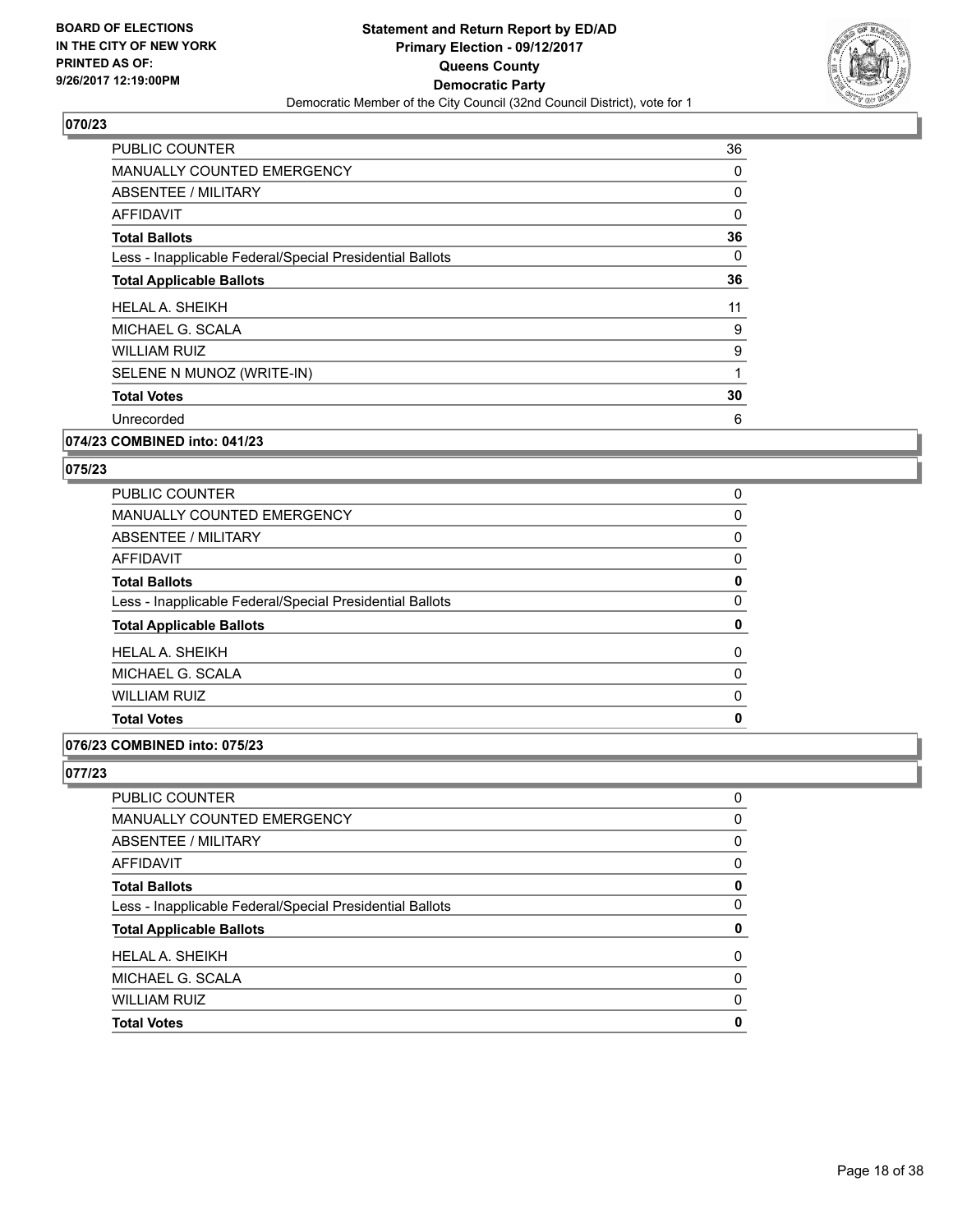

| <b>PUBLIC COUNTER</b>                                    | 0 |
|----------------------------------------------------------|---|
| MANUALLY COUNTED EMERGENCY                               | 0 |
| ABSENTEE / MILITARY                                      | 0 |
| AFFIDAVIT                                                | 0 |
| <b>Total Ballots</b>                                     | 0 |
| Less - Inapplicable Federal/Special Presidential Ballots | 0 |
| <b>Total Applicable Ballots</b>                          | 0 |
| <b>HELAL A. SHEIKH</b>                                   | 0 |
| MICHAEL G. SCALA                                         | 0 |
| <b>WILLIAM RUIZ</b>                                      | 0 |
| <b>Total Votes</b>                                       | 0 |

# **079/23 COMBINED into: 078/23**

#### **080/23 COMBINED into: 041/23**

# **084/23**

| <b>PUBLIC COUNTER</b>                                    | 48 |
|----------------------------------------------------------|----|
| <b>MANUALLY COUNTED EMERGENCY</b>                        | 0  |
| ABSENTEE / MILITARY                                      | 0  |
| <b>AFFIDAVIT</b>                                         | 0  |
| <b>Total Ballots</b>                                     | 48 |
| Less - Inapplicable Federal/Special Presidential Ballots | 0  |
| <b>Total Applicable Ballots</b>                          | 48 |
| <b>HELAL A. SHEIKH</b>                                   | 10 |
| MICHAEL G. SCALA                                         | 27 |
| <b>WILLIAM RUIZ</b>                                      | 9  |
| ALEX J. POEMARSKI (WRITE-IN)                             | 1  |
| <b>Total Votes</b>                                       | 47 |
| Unrecorded                                               | 1  |

| PUBLIC COUNTER                                           | 59 |
|----------------------------------------------------------|----|
| <b>MANUALLY COUNTED EMERGENCY</b>                        | 0  |
| ABSENTEE / MILITARY                                      | 0  |
| AFFIDAVIT                                                | 1  |
| <b>Total Ballots</b>                                     | 60 |
| Less - Inapplicable Federal/Special Presidential Ballots | 0  |
| <b>Total Applicable Ballots</b>                          | 60 |
| <b>HELAL A. SHEIKH</b>                                   | 12 |
| MICHAEL G. SCALA                                         | 32 |
| <b>WILLIAM RUIZ</b>                                      | 8  |
| ERIC ULRICH (WRITE-IN)                                   | 1  |
| LEW SIMON (WRITE-IN)                                     |    |
| <b>Total Votes</b>                                       | 54 |
| Unrecorded                                               | 6  |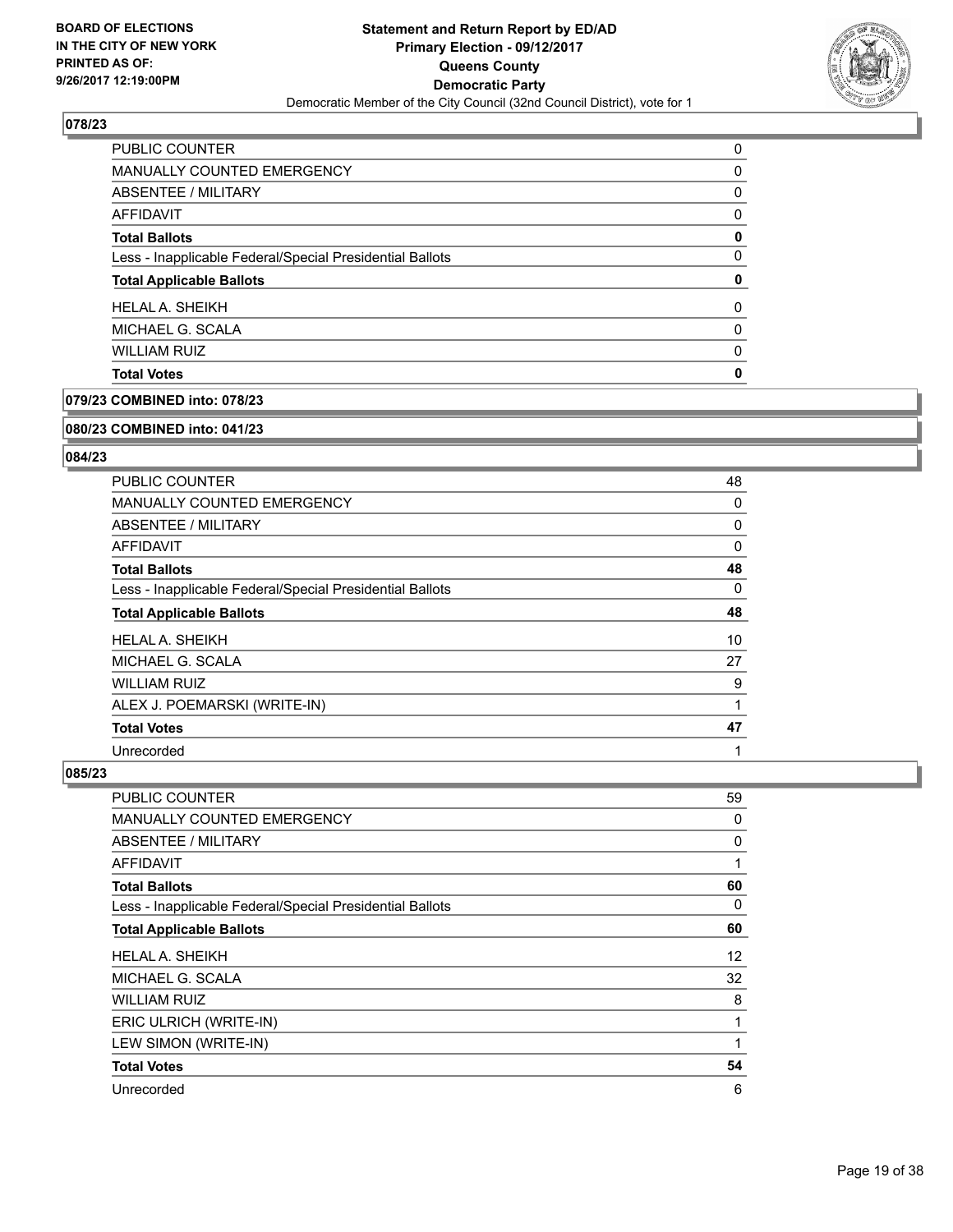

| PUBLIC COUNTER                                           | 54       |
|----------------------------------------------------------|----------|
| <b>MANUALLY COUNTED EMERGENCY</b>                        | $\Omega$ |
| <b>ABSENTEE / MILITARY</b>                               |          |
| <b>AFFIDAVIT</b>                                         |          |
| <b>Total Ballots</b>                                     | 56       |
| Less - Inapplicable Federal/Special Presidential Ballots | 0        |
| <b>Total Applicable Ballots</b>                          | 56       |
| <b>HELAL A. SHEIKH</b>                                   | 10       |
| MICHAEL G. SCALA                                         | 28       |
| <b>WILLIAM RUIZ</b>                                      | 13       |
| <b>Total Votes</b>                                       | 51       |
| Unrecorded                                               | 5        |

## **087/23**

| <b>PUBLIC COUNTER</b>                                    | 44 |
|----------------------------------------------------------|----|
| MANUALLY COUNTED EMERGENCY                               | 0  |
| ABSENTEE / MILITARY                                      | 0  |
| <b>AFFIDAVIT</b>                                         | 0  |
| <b>Total Ballots</b>                                     | 44 |
| Less - Inapplicable Federal/Special Presidential Ballots | 0  |
| <b>Total Applicable Ballots</b>                          | 44 |
| <b>HELAL A. SHEIKH</b>                                   | 14 |
| MICHAEL G. SCALA                                         | 19 |
| <b>WILLIAM RUIZ</b>                                      | 10 |
| <b>Total Votes</b>                                       | 43 |
| Unrecorded                                               |    |

| <b>PUBLIC COUNTER</b>                                    | 42 |
|----------------------------------------------------------|----|
| <b>MANUALLY COUNTED EMERGENCY</b>                        | 0  |
| ABSENTEE / MILITARY                                      |    |
| AFFIDAVIT                                                | 0  |
| <b>Total Ballots</b>                                     | 43 |
| Less - Inapplicable Federal/Special Presidential Ballots | 0  |
| <b>Total Applicable Ballots</b>                          | 43 |
| <b>HELAL A. SHEIKH</b>                                   | 10 |
| MICHAEL G. SCALA                                         | 13 |
| <b>WILLIAM RUIZ</b>                                      | 19 |
| <b>Total Votes</b>                                       | 42 |
| Unrecorded                                               |    |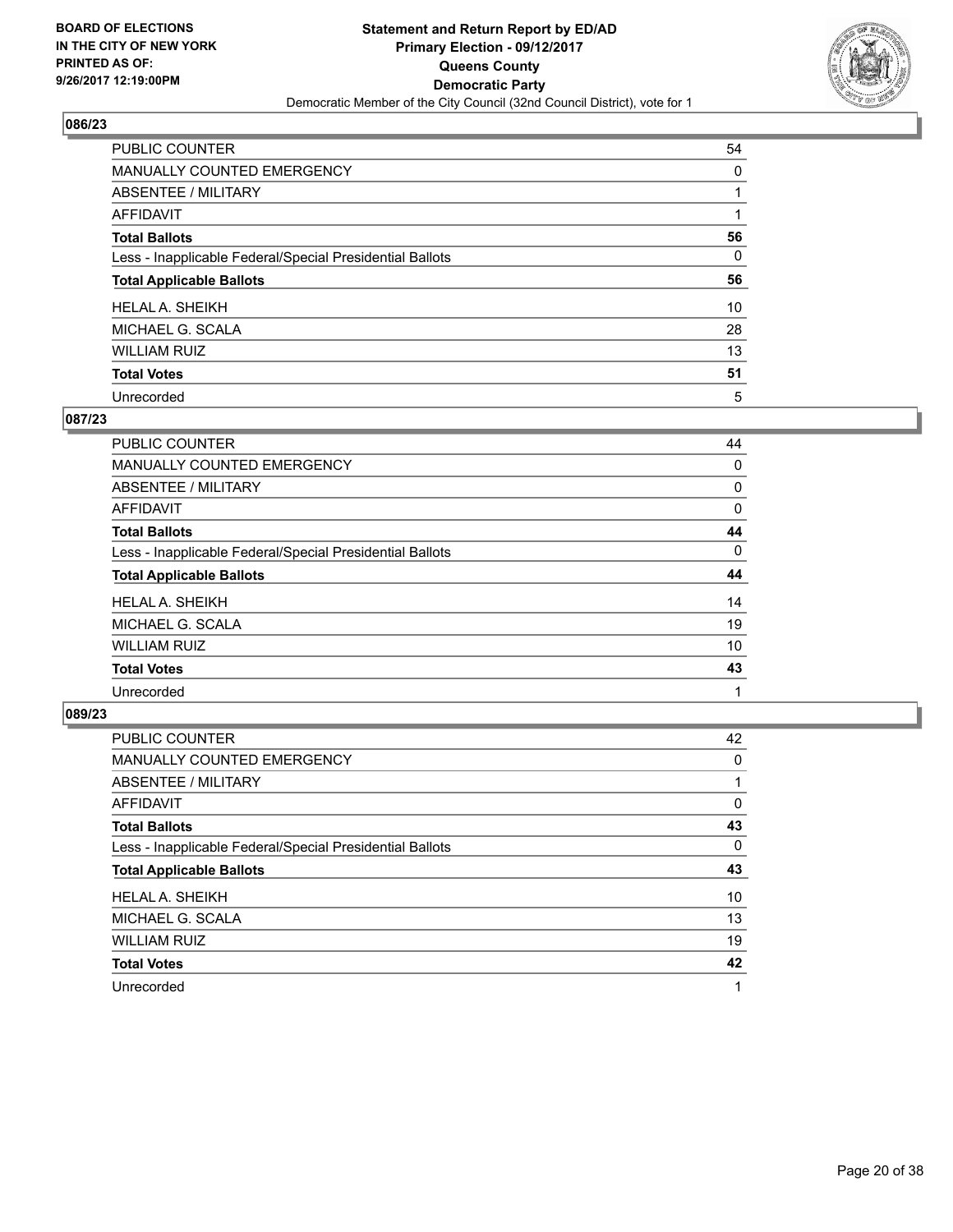

| PUBLIC COUNTER                                           | 22             |
|----------------------------------------------------------|----------------|
| <b>MANUALLY COUNTED EMERGENCY</b>                        | 0              |
| <b>ABSENTEE / MILITARY</b>                               | $\overline{2}$ |
| <b>AFFIDAVIT</b>                                         |                |
| <b>Total Ballots</b>                                     | 25             |
| Less - Inapplicable Federal/Special Presidential Ballots | 0              |
| <b>Total Applicable Ballots</b>                          | 25             |
| <b>HELAL A. SHEIKH</b>                                   | $\overline{2}$ |
| MICHAEL G. SCALA                                         | 18             |
| <b>WILLIAM RUIZ</b>                                      | 3              |
|                                                          |                |
| <b>Total Votes</b>                                       | 23             |

#### **091/23**

| <b>PUBLIC COUNTER</b>                                    | 5 |
|----------------------------------------------------------|---|
| MANUALLY COUNTED EMERGENCY                               | 0 |
| ABSENTEE / MILITARY                                      | 0 |
| AFFIDAVIT                                                | 0 |
| <b>Total Ballots</b>                                     | 5 |
| Less - Inapplicable Federal/Special Presidential Ballots | 0 |
| <b>Total Applicable Ballots</b>                          | 5 |
| <b>HELAL A. SHEIKH</b>                                   |   |
| MICHAEL G. SCALA                                         | 3 |
| <b>WILLIAM RUIZ</b>                                      | 0 |
| <b>Total Votes</b>                                       | 4 |
| Unrecorded                                               |   |
|                                                          |   |

| <b>PUBLIC COUNTER</b>                                    | 60 |
|----------------------------------------------------------|----|
| MANUALLY COUNTED EMERGENCY                               | 0  |
| ABSENTEE / MILITARY                                      | 18 |
| <b>AFFIDAVIT</b>                                         | 0  |
| <b>Total Ballots</b>                                     | 78 |
| Less - Inapplicable Federal/Special Presidential Ballots | 0  |
| <b>Total Applicable Ballots</b>                          | 78 |
| <b>HELAL A. SHEIKH</b>                                   | 3  |
| MICHAEL G. SCALA                                         | 53 |
| <b>WILLIAM RUIZ</b>                                      | 16 |
| UNATTRIBUTABLE WRITE-IN (WRITE-IN)                       |    |
| <b>Total Votes</b>                                       | 73 |
| Unrecorded                                               | 5  |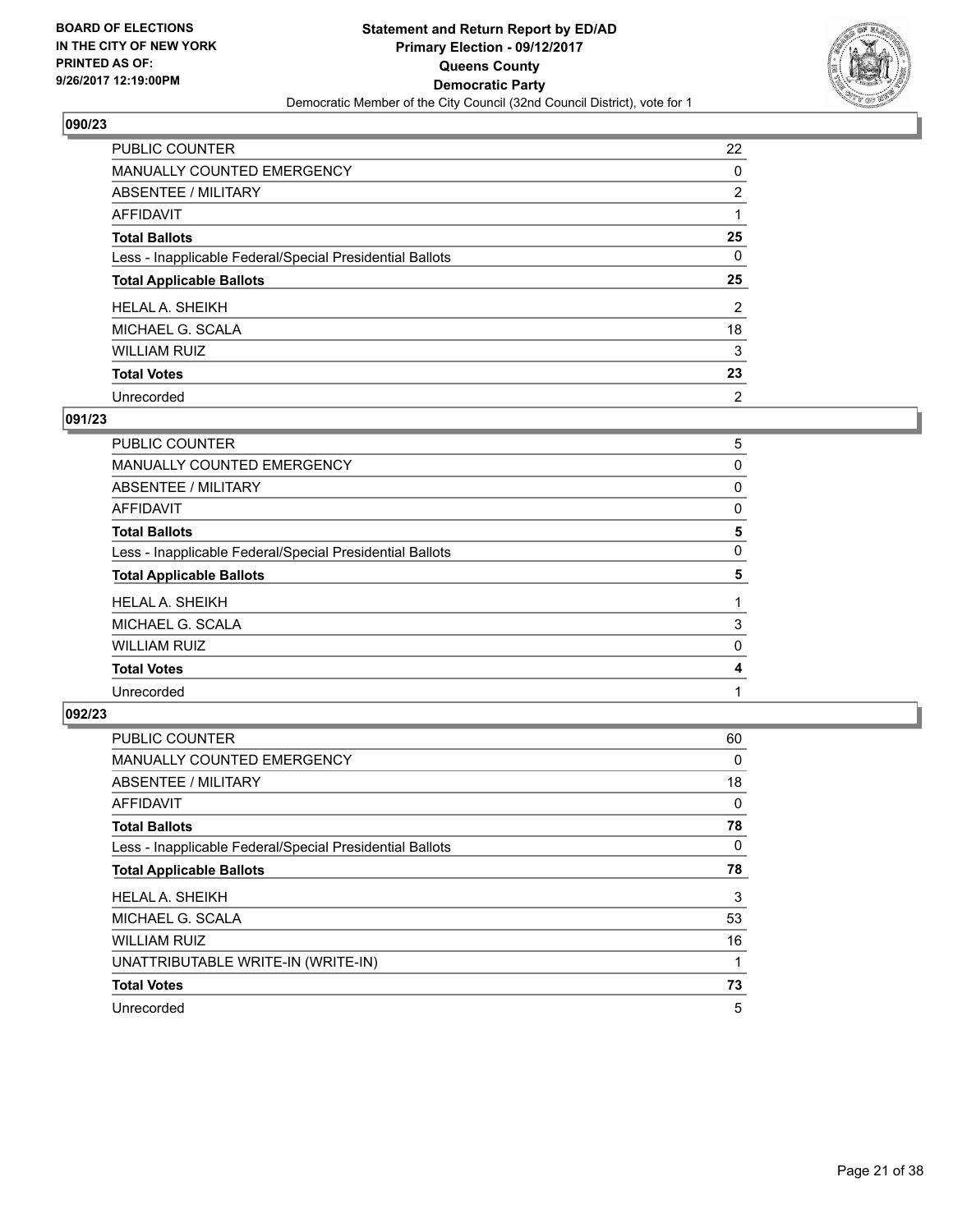

| <b>Total Votes</b>                                       | 45       |
|----------------------------------------------------------|----------|
| <b>WILLIAM RUIZ</b>                                      | 14       |
| MICHAEL G. SCALA                                         | 24       |
| <b>HELAL A. SHEIKH</b>                                   | 7        |
| <b>Total Applicable Ballots</b>                          | 45       |
| Less - Inapplicable Federal/Special Presidential Ballots | $\Omega$ |
| <b>Total Ballots</b>                                     | 45       |
| AFFIDAVIT                                                |          |
| ABSENTEE / MILITARY                                      | 0        |
| MANUALLY COUNTED EMERGENCY                               | 0        |
| <b>PUBLIC COUNTER</b>                                    | 44       |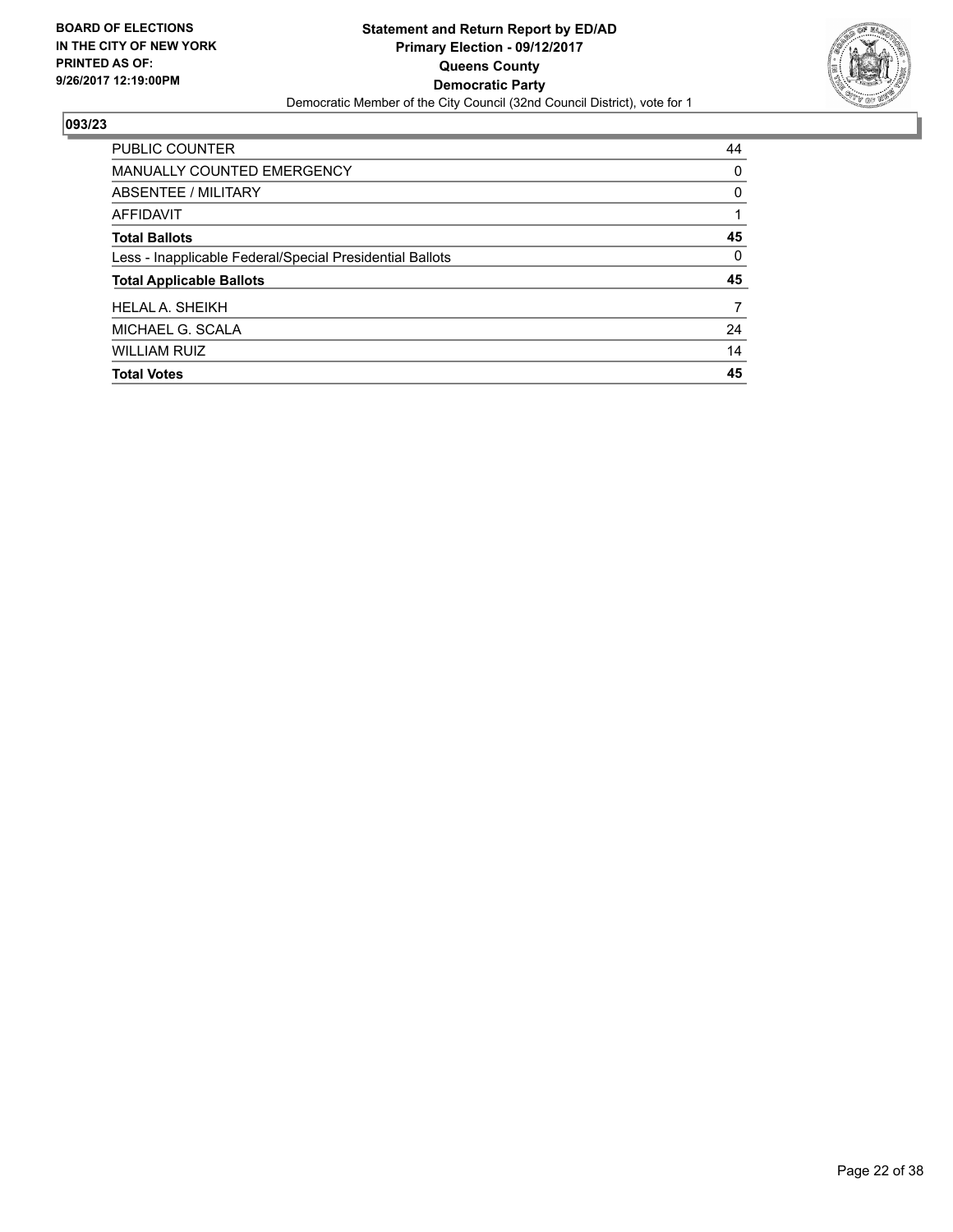

| <b>PUBLIC COUNTER</b>                                    | 69 |
|----------------------------------------------------------|----|
| <b>MANUALLY COUNTED EMERGENCY</b>                        | 0  |
| ABSENTEE / MILITARY                                      |    |
| AFFIDAVIT                                                | 0  |
| <b>Total Ballots</b>                                     | 70 |
| Less - Inapplicable Federal/Special Presidential Ballots | 0  |
| <b>Total Applicable Ballots</b>                          | 70 |
| <b>HELAL A. SHEIKH</b>                                   | 17 |
| MICHAEL G. SCALA                                         | 17 |
| <b>WILLIAM RUIZ</b>                                      | 30 |
| HETTIE V POWELL (WRITE-IN)                               |    |
| <b>Total Votes</b>                                       | 65 |
| Unrecorded                                               | 5  |

## **002/28**

| PUBLIC COUNTER                                           | 32 |
|----------------------------------------------------------|----|
| <b>MANUALLY COUNTED EMERGENCY</b>                        | 0  |
| ABSENTEE / MILITARY                                      |    |
| AFFIDAVIT                                                | 0  |
| <b>Total Ballots</b>                                     | 33 |
| Less - Inapplicable Federal/Special Presidential Ballots | 0  |
| <b>Total Applicable Ballots</b>                          | 33 |
| <b>HELAL A. SHEIKH</b>                                   | 6  |
| MICHAEL G. SCALA                                         | 10 |
| <b>WILLIAM RUIZ</b>                                      | 11 |
| HETTIE V POWELL (WRITE-IN)                               | 1  |
| <b>Total Votes</b>                                       | 28 |
| Unrecorded                                               | 5  |

| <b>PUBLIC COUNTER</b>                                    | 66 |
|----------------------------------------------------------|----|
| <b>MANUALLY COUNTED EMERGENCY</b>                        | 0  |
| ABSENTEE / MILITARY                                      | 0  |
| AFFIDAVIT                                                | 0  |
| <b>Total Ballots</b>                                     | 66 |
| Less - Inapplicable Federal/Special Presidential Ballots | 0  |
| <b>Total Applicable Ballots</b>                          | 66 |
|                                                          |    |
| HELAL A. SHEIKH                                          | 13 |
| MICHAEL G. SCALA                                         | 22 |
| <b>WILLIAM RUIZ</b>                                      | 23 |
| <b>Total Votes</b>                                       | 58 |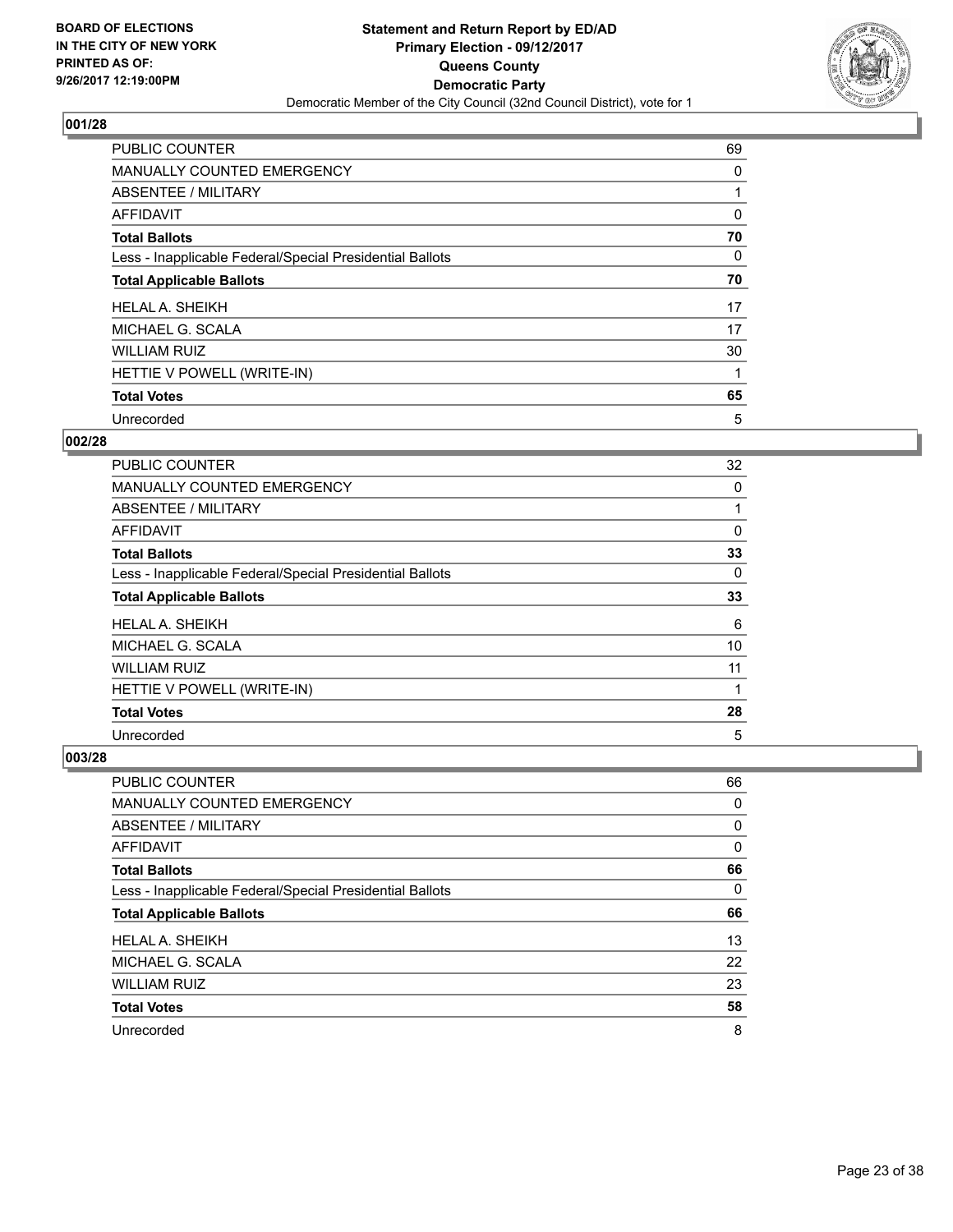

| PUBLIC COUNTER                                           | 19 |
|----------------------------------------------------------|----|
| <b>MANUALLY COUNTED EMERGENCY</b>                        | 0  |
| ABSENTEE / MILITARY                                      | 0  |
| AFFIDAVIT                                                | 0  |
| <b>Total Ballots</b>                                     | 19 |
| Less - Inapplicable Federal/Special Presidential Ballots | 0  |
| <b>Total Applicable Ballots</b>                          | 19 |
| <b>HELAL A. SHEIKH</b>                                   | 6  |
| MICHAEL G. SCALA                                         | 5  |
| <b>WILLIAM RUIZ</b>                                      | 5  |
| <b>Total Votes</b>                                       | 16 |
| Unrecorded                                               | 3  |

| <b>PUBLIC COUNTER</b>                                    | 55       |
|----------------------------------------------------------|----------|
| MANUALLY COUNTED EMERGENCY                               | 0        |
| ABSENTEE / MILITARY                                      | 1        |
| AFFIDAVIT                                                | $\Omega$ |
| <b>Total Ballots</b>                                     | 56       |
| Less - Inapplicable Federal/Special Presidential Ballots | $\Omega$ |
| <b>Total Applicable Ballots</b>                          | 56       |
| <b>HELAL A. SHEIKH</b>                                   | 19       |
| MICHAEL G. SCALA                                         | 19       |
| <b>WILLIAM RUIZ</b>                                      | 13       |
| PAUL A. VALLONE (WRITE-IN)                               | 1        |
| <b>Total Votes</b>                                       | 52       |
| Unrecorded                                               | 4        |
| 013/28 COMBINED into: 002/28                             |          |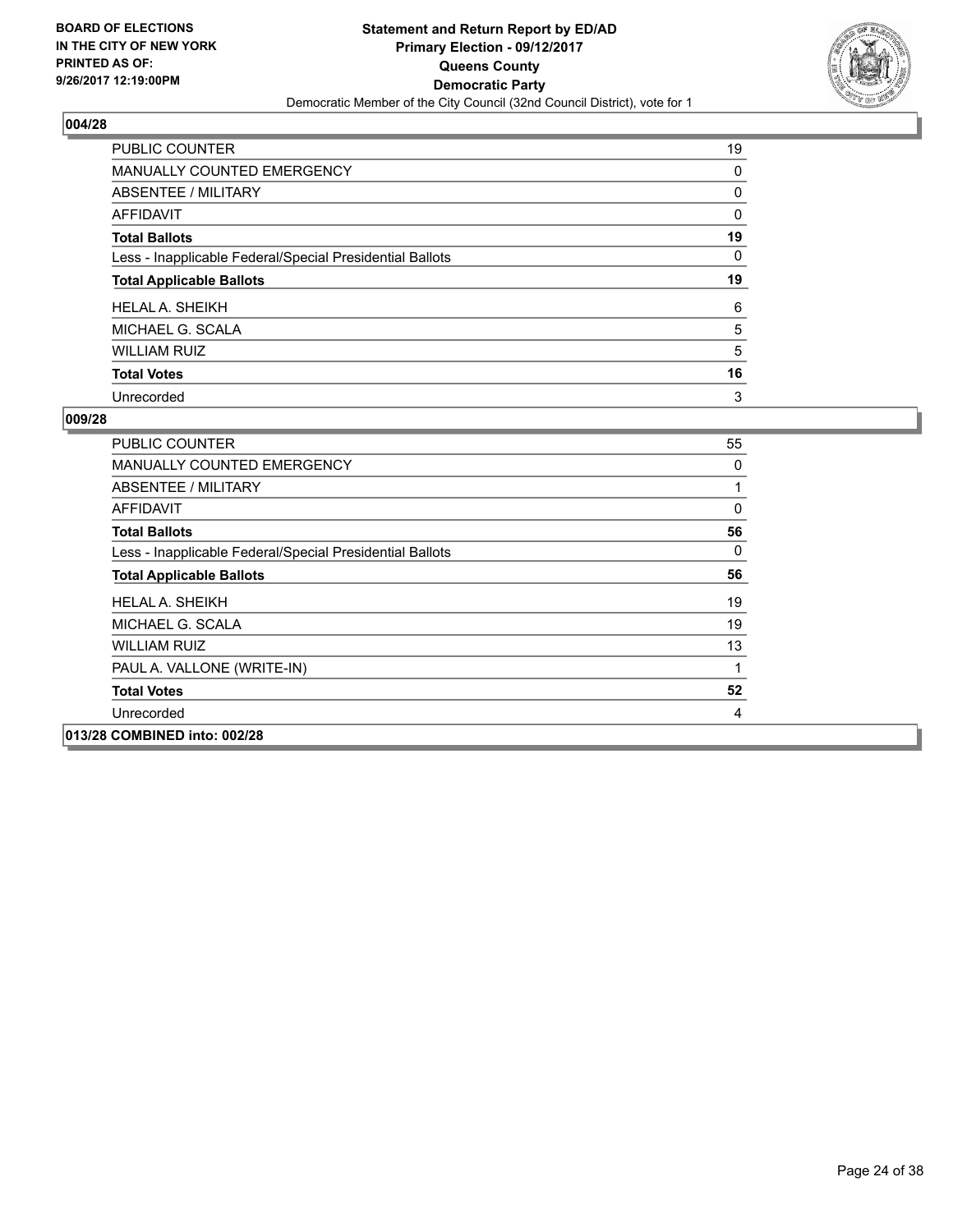

| PUBLIC COUNTER                                           | 46 |
|----------------------------------------------------------|----|
| MANUALLY COUNTED EMERGENCY                               | 0  |
| ABSENTEE / MILITARY                                      |    |
| AFFIDAVIT                                                |    |
| <b>Total Ballots</b>                                     | 48 |
| Less - Inapplicable Federal/Special Presidential Ballots | 0  |
| <b>Total Applicable Ballots</b>                          | 48 |
| <b>HELAL A. SHEIKH</b>                                   | 17 |
| MICHAEL G. SCALA                                         | 12 |
| <b>WILLIAM RUIZ</b>                                      | 8  |
| RICHARD DAVID (WRITE-IN)                                 | 8  |
| <b>Total Votes</b>                                       | 45 |
| Unrecorded                                               | 3  |

# **008/31**

| <b>PUBLIC COUNTER</b>                                    | 38 |
|----------------------------------------------------------|----|
| MANUALLY COUNTED EMERGENCY                               | 0  |
| ABSENTEE / MILITARY                                      | 1  |
| AFFIDAVIT                                                | 0  |
| <b>Total Ballots</b>                                     | 39 |
| Less - Inapplicable Federal/Special Presidential Ballots | 0  |
| <b>Total Applicable Ballots</b>                          | 39 |
| <b>HELAL A. SHEIKH</b>                                   | 13 |
| MICHAEL G. SCALA                                         | 6  |
| <b>WILLIAM RUIZ</b>                                      | 8  |
| ADRIENNE ADAMS (WRITE-IN)                                | 1  |
| ANDEOION ADAMS (WRITE-IN)                                | 1  |
| RICHARD DAVID (WRITE-IN)                                 | 7  |
| <b>Total Votes</b>                                       | 36 |
| Unrecorded                                               | 3  |

| <b>PUBLIC COUNTER</b>                                    | 42             |
|----------------------------------------------------------|----------------|
| <b>MANUALLY COUNTED EMERGENCY</b>                        | 0              |
| ABSENTEE / MILITARY                                      | 3              |
| AFFIDAVIT                                                | $\overline{2}$ |
| <b>Total Ballots</b>                                     | 47             |
| Less - Inapplicable Federal/Special Presidential Ballots | 0              |
| <b>Total Applicable Ballots</b>                          | 47             |
| <b>HELAL A. SHEIKH</b>                                   | 20             |
| MICHAEL G. SCALA                                         | 10             |
| <b>WILLIAM RUIZ</b>                                      | 11             |
| RICHARD DAVID (WRITE-IN)                                 | 4              |
| <b>Total Votes</b>                                       | 45             |
| Unrecorded                                               | $\overline{2}$ |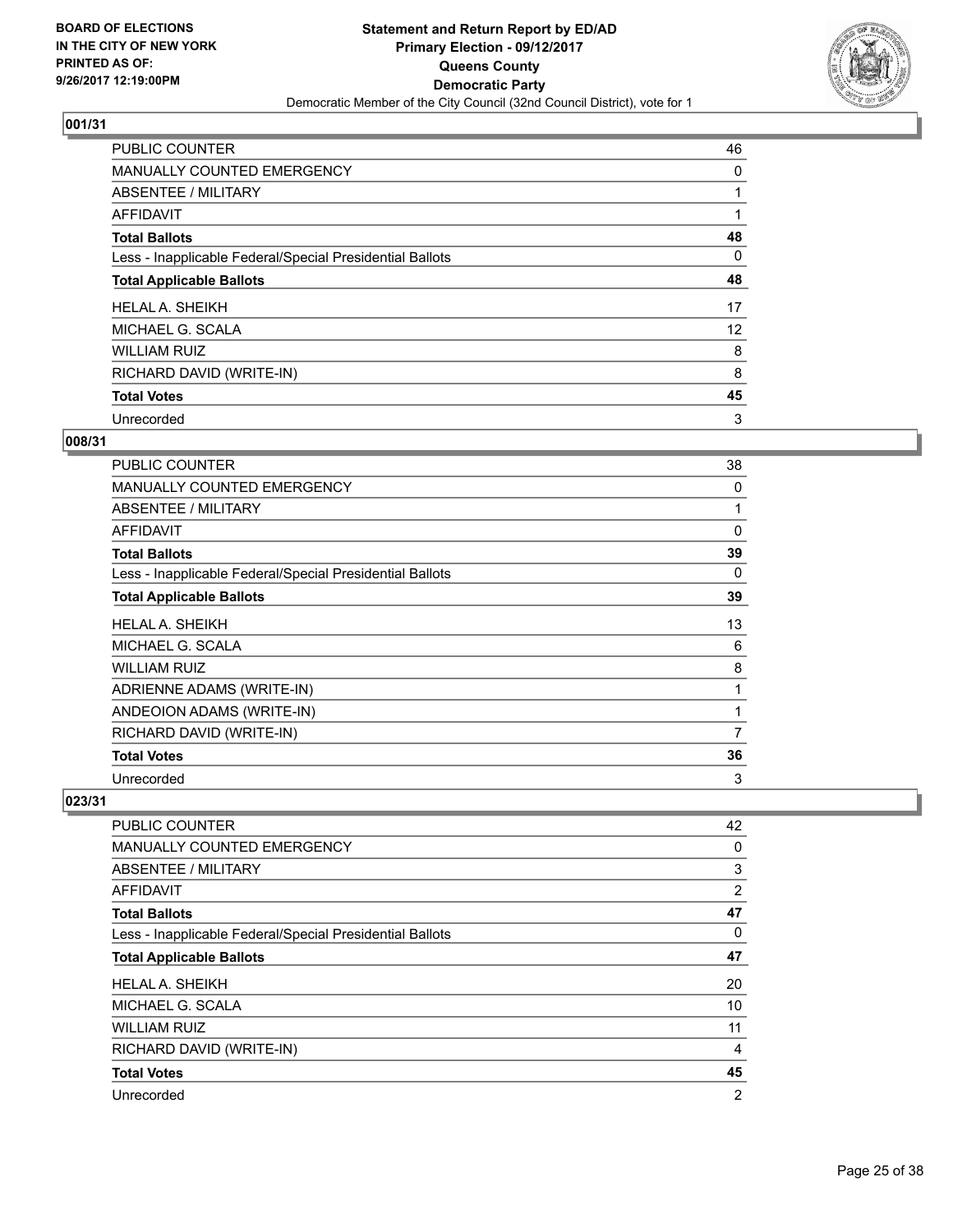

| <b>PUBLIC COUNTER</b>                                    | 51 |
|----------------------------------------------------------|----|
| <b>MANUALLY COUNTED EMERGENCY</b>                        | 0  |
| ABSENTEE / MILITARY                                      | 0  |
| <b>AFFIDAVIT</b>                                         | 0  |
| <b>Total Ballots</b>                                     | 51 |
| Less - Inapplicable Federal/Special Presidential Ballots | 0  |
| <b>Total Applicable Ballots</b>                          | 51 |
| <b>HELAL A. SHEIKH</b>                                   | 12 |
| MICHAEL G. SCALA                                         | 18 |
| <b>WILLIAM RUIZ</b>                                      | 13 |
| RICHARD DAVID (WRITE-IN)                                 | 5  |
| <b>Total Votes</b>                                       | 48 |
| Unrecorded                                               | 3  |

## **027/31**

| PUBLIC COUNTER                                           | 36             |
|----------------------------------------------------------|----------------|
| <b>MANUALLY COUNTED EMERGENCY</b>                        | 0              |
| ABSENTEE / MILITARY                                      | 3              |
| AFFIDAVIT                                                | 0              |
| <b>Total Ballots</b>                                     | 39             |
| Less - Inapplicable Federal/Special Presidential Ballots | $\Omega$       |
| <b>Total Applicable Ballots</b>                          | 39             |
| <b>HELAL A. SHEIKH</b>                                   | 13             |
| MICHAEL G. SCALA                                         | 17             |
| <b>WILLIAM RUIZ</b>                                      | 5              |
| RICHARD DAVID (WRITE-IN)                                 | 2              |
| <b>Total Votes</b>                                       | 37             |
| Unrecorded                                               | $\overline{2}$ |

| PUBLIC COUNTER                                           | 31             |
|----------------------------------------------------------|----------------|
| <b>MANUALLY COUNTED EMERGENCY</b>                        | 0              |
| ABSENTEE / MILITARY                                      | 0              |
| AFFIDAVIT                                                | 0              |
| <b>Total Ballots</b>                                     | 31             |
| Less - Inapplicable Federal/Special Presidential Ballots | 0              |
| <b>Total Applicable Ballots</b>                          | 31             |
| <b>HELAL A. SHEIKH</b>                                   | 5              |
| MICHAEL G. SCALA                                         | 9              |
| <b>WILLIAM RUIZ</b>                                      | 12             |
| RICHARD DAVID (WRITE-IN)                                 | 3              |
| <b>Total Votes</b>                                       | 29             |
| Unrecorded                                               | $\overline{2}$ |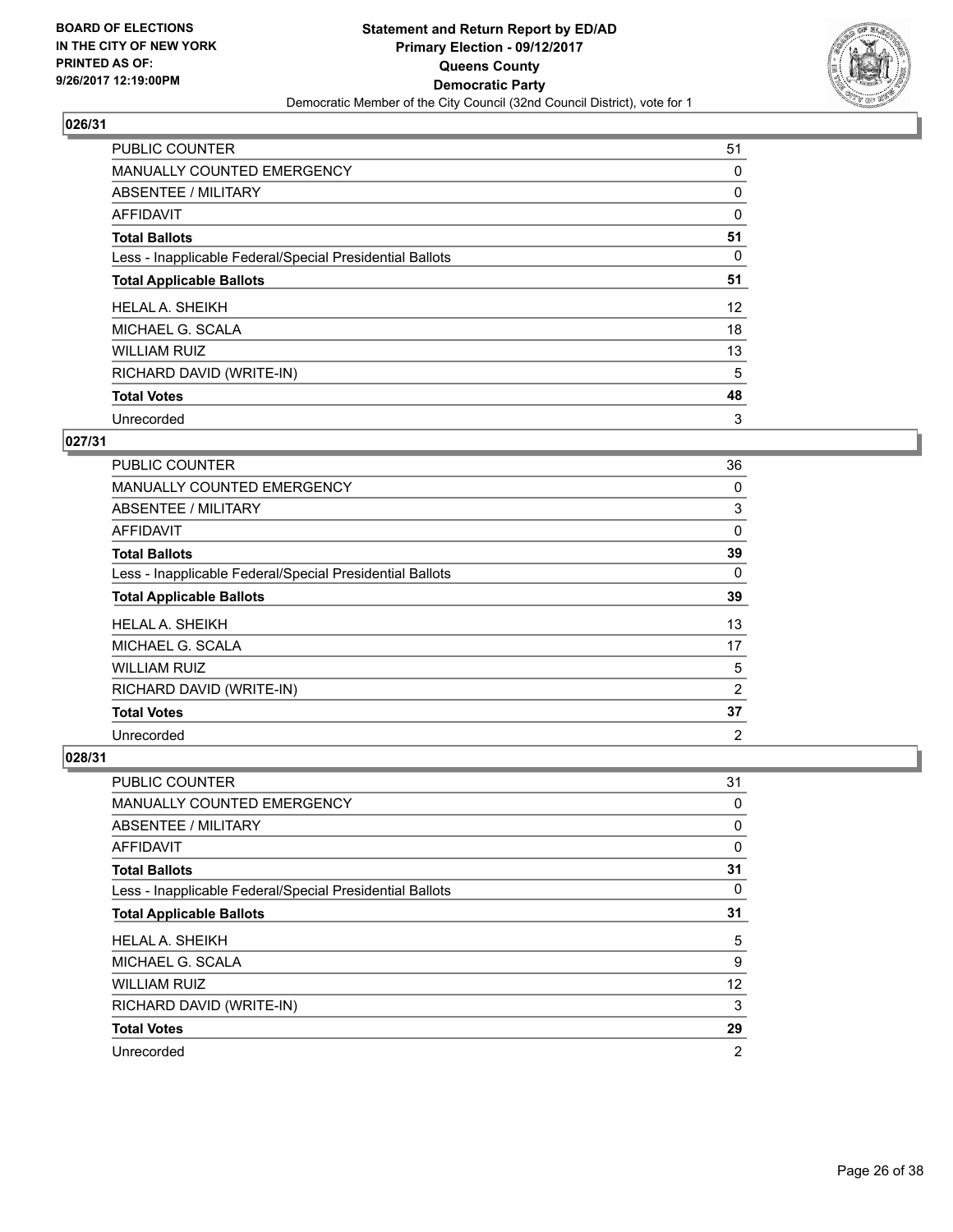

| <b>PUBLIC COUNTER</b>                                    | 3            |
|----------------------------------------------------------|--------------|
| <b>MANUALLY COUNTED EMERGENCY</b>                        | 0            |
| ABSENTEE / MILITARY                                      |              |
| AFFIDAVIT                                                | 0            |
| <b>Total Ballots</b>                                     | 4            |
| Less - Inapplicable Federal/Special Presidential Ballots | 0            |
| <b>Total Applicable Ballots</b>                          | 4            |
| HELAL A. SHEIKH                                          | 0            |
| MICHAEL G. SCALA                                         |              |
| <b>WILLIAM RUIZ</b>                                      | 0            |
| DONAVAN RICHARDS (WRITE-IN)                              |              |
| <b>Total Votes</b>                                       | $\mathbf{2}$ |
| Unrecorded                                               | 2            |
|                                                          |              |

## **031/31 COMBINED into: 030/31**

#### **066/31**

| <b>Total Votes</b>                                       | 0 |
|----------------------------------------------------------|---|
| <b>WILLIAM RUIZ</b>                                      | 0 |
| MICHAEL G. SCALA                                         | 0 |
| <b>HELAL A. SHEIKH</b>                                   | 0 |
| <b>Total Applicable Ballots</b>                          | 0 |
| Less - Inapplicable Federal/Special Presidential Ballots | 0 |
| <b>Total Ballots</b>                                     | 0 |
| AFFIDAVIT                                                | 0 |
| ABSENTEE / MILITARY                                      | 0 |
| MANUALLY COUNTED EMERGENCY                               | 0 |
| <b>PUBLIC COUNTER</b>                                    | 0 |

| <b>Total Votes</b>                                       | 0 |
|----------------------------------------------------------|---|
| <b>WILLIAM RUIZ</b>                                      | 0 |
| MICHAEL G. SCALA                                         | 0 |
| <b>HELAL A. SHEIKH</b>                                   | 0 |
| <b>Total Applicable Ballots</b>                          | 0 |
| Less - Inapplicable Federal/Special Presidential Ballots | 0 |
| <b>Total Ballots</b>                                     | 0 |
| AFFIDAVIT                                                | 0 |
| ABSENTEE / MILITARY                                      | 0 |
| <b>MANUALLY COUNTED EMERGENCY</b>                        | 0 |
| <b>PUBLIC COUNTER</b>                                    | 0 |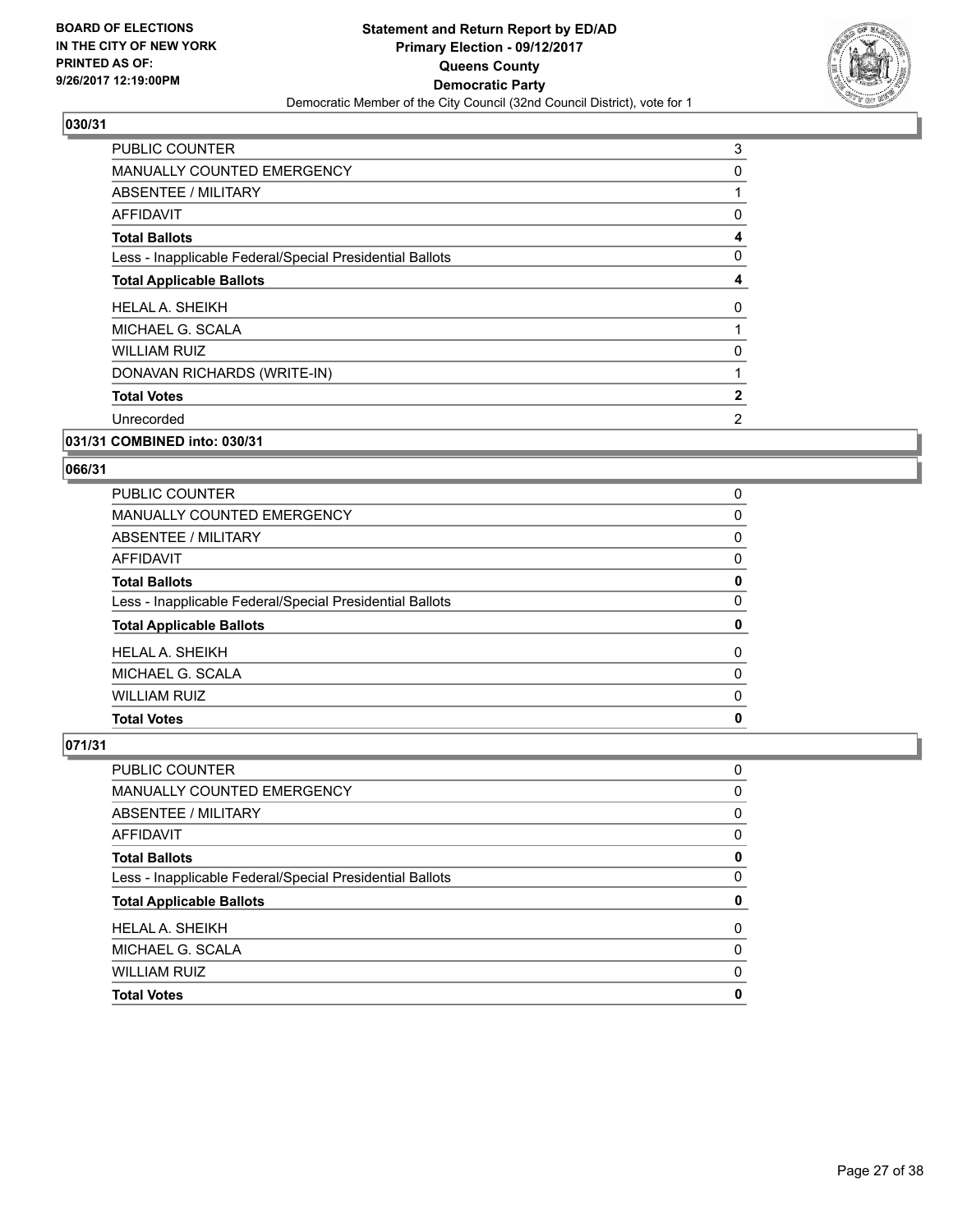

| <b>PUBLIC COUNTER</b>                                    | 38 |
|----------------------------------------------------------|----|
| <b>MANUALLY COUNTED EMERGENCY</b>                        | 0  |
| ABSENTEE / MILITARY                                      |    |
| <b>AFFIDAVIT</b>                                         | 0  |
| <b>Total Ballots</b>                                     | 39 |
| Less - Inapplicable Federal/Special Presidential Ballots | 0  |
| <b>Total Applicable Ballots</b>                          | 39 |
| <b>HELAL A. SHEIKH</b>                                   | 19 |
| MICHAEL G. SCALA                                         | 7  |
| <b>WILLIAM RUIZ</b>                                      | 10 |
| <b>Total Votes</b>                                       | 36 |
| Unrecorded                                               | 3  |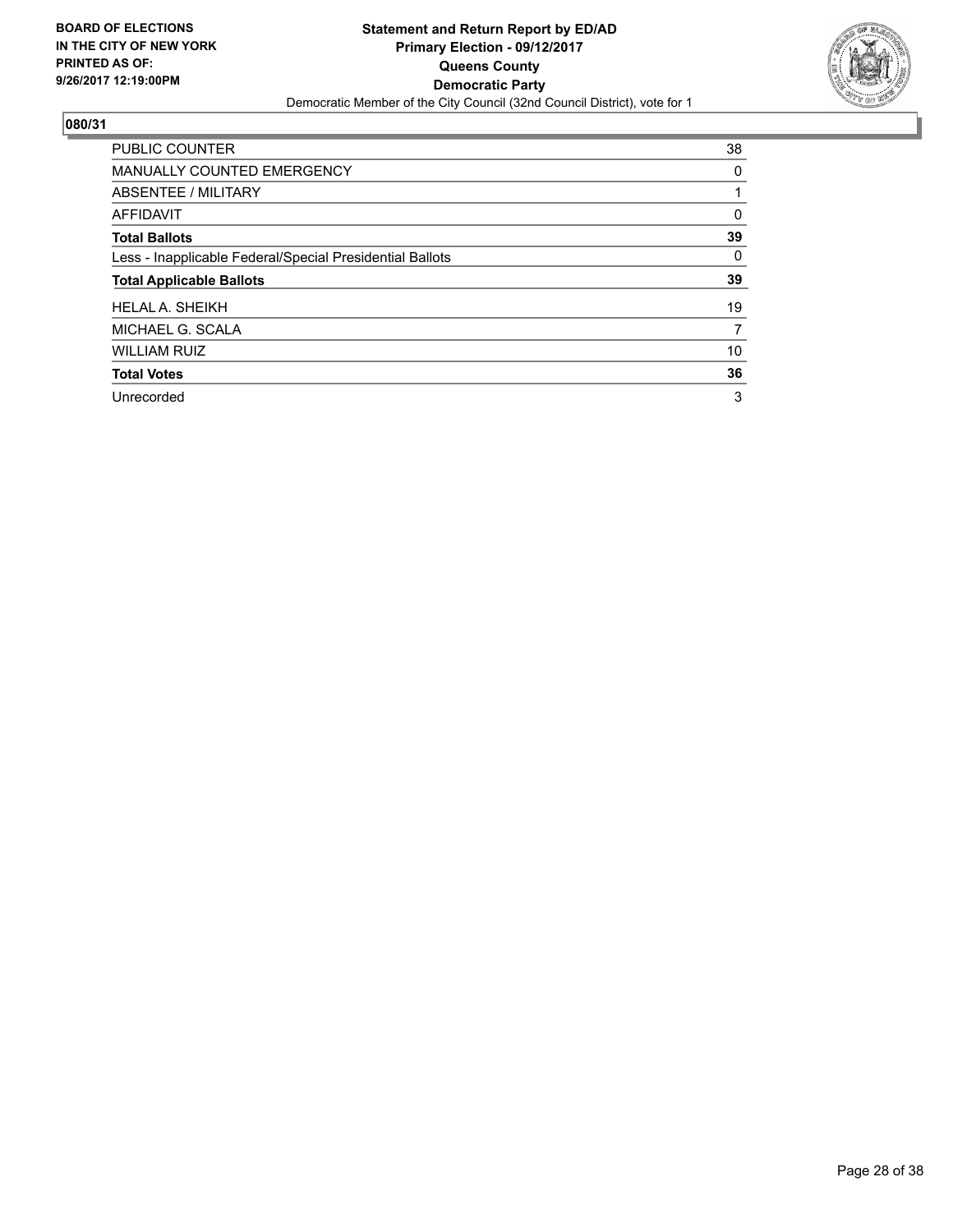

| <b>Total Votes</b>                                       | 76           |
|----------------------------------------------------------|--------------|
| WILLIAM RUIZ                                             | 21           |
| MICHAEL G. SCALA                                         | 7            |
| HELAL A. SHEIKH                                          | 48           |
| <b>Total Applicable Ballots</b>                          | 76           |
| Less - Inapplicable Federal/Special Presidential Ballots | $\mathbf{0}$ |
| <b>Total Ballots</b>                                     | 76           |
| <b>AFFIDAVIT</b>                                         | $\mathbf{0}$ |
| <b>ABSENTEE / MILITARY</b>                               | 0            |
| <b>MANUALLY COUNTED EMERGENCY</b>                        | $\mathbf{0}$ |
| PUBLIC COUNTER                                           | 76           |

# **029/38**

| PUBLIC COUNTER                                           | 114            |
|----------------------------------------------------------|----------------|
| <b>MANUALLY COUNTED EMERGENCY</b>                        | 0              |
| ABSENTEE / MILITARY                                      | 0              |
| AFFIDAVIT                                                | $\overline{2}$ |
| <b>Total Ballots</b>                                     | 116            |
| Less - Inapplicable Federal/Special Presidential Ballots | $\Omega$       |
| <b>Total Applicable Ballots</b>                          | 116            |
| <b>HELAL A. SHEIKH</b>                                   | 109            |
| MICHAEL G. SCALA                                         |                |
| <b>WILLIAM RUIZ</b>                                      | 6              |
| <b>Total Votes</b>                                       | 116            |
|                                                          |                |

| <b>PUBLIC COUNTER</b>                                    | 129 |
|----------------------------------------------------------|-----|
| MANUALLY COUNTED EMERGENCY                               | 0   |
| ABSENTEE / MILITARY                                      | 6   |
| AFFIDAVIT                                                |     |
| <b>Total Ballots</b>                                     | 136 |
| Less - Inapplicable Federal/Special Presidential Ballots | 0   |
| <b>Total Applicable Ballots</b>                          | 136 |
| <b>HELAL A. SHEIKH</b>                                   | 101 |
| MICHAEL G. SCALA                                         | 14  |
| <b>WILLIAM RUIZ</b>                                      | 20  |
| <b>Total Votes</b>                                       | 135 |
| Unrecorded                                               | 1   |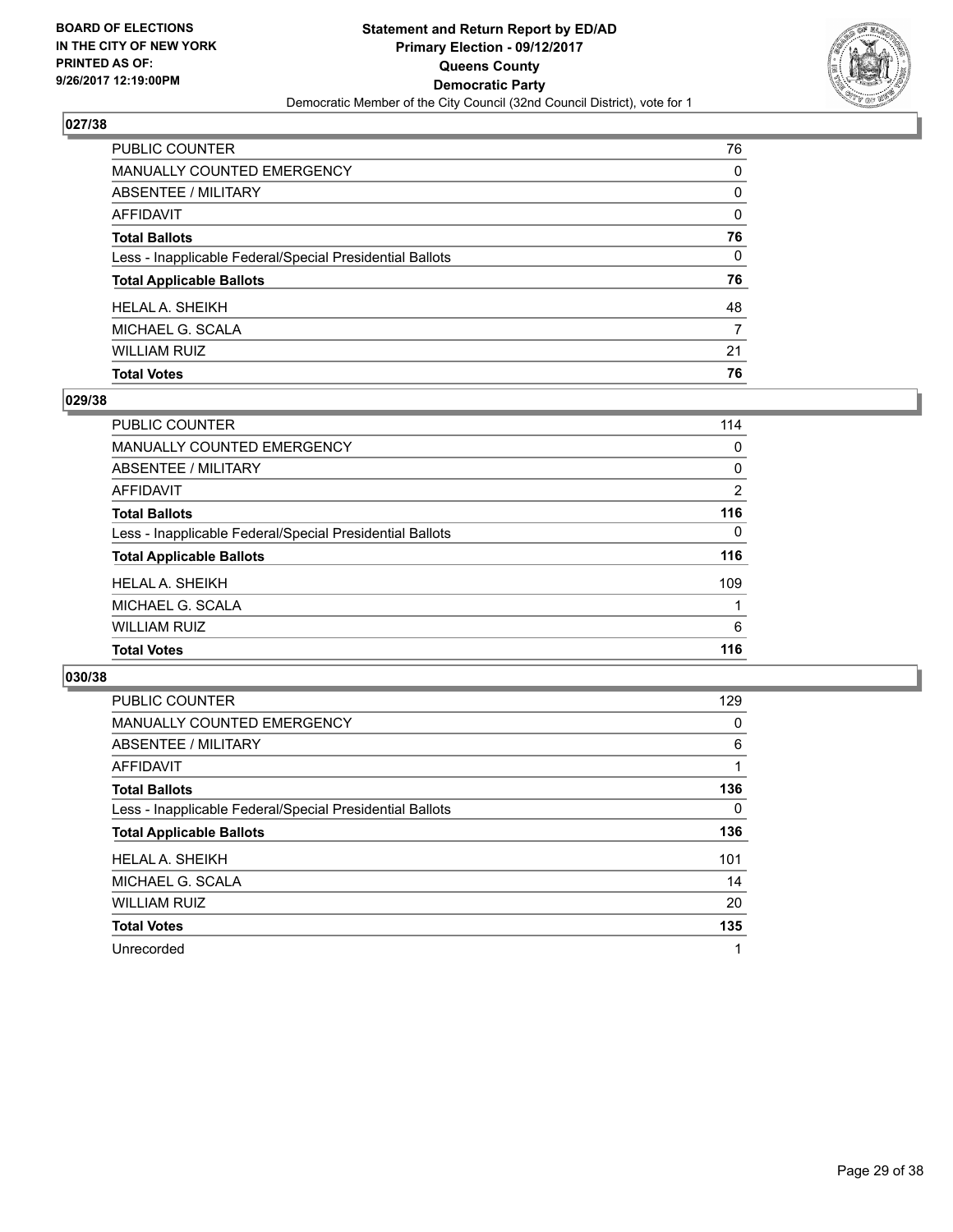

| <b>PUBLIC COUNTER</b>                                    | 72             |
|----------------------------------------------------------|----------------|
| MANUALLY COUNTED EMERGENCY                               | 0              |
| ABSENTEE / MILITARY                                      | 2              |
| AFFIDAVIT                                                | 0              |
| <b>Total Ballots</b>                                     | 74             |
| Less - Inapplicable Federal/Special Presidential Ballots | 0              |
| <b>Total Applicable Ballots</b>                          | 74             |
| <b>HELAL A. SHEIKH</b>                                   | 40             |
| MICHAEL G. SCALA                                         | 7              |
| <b>WILLIAM RUIZ</b>                                      | 24             |
| LEW SIMON (WRITE-IN)                                     |                |
| <b>Total Votes</b>                                       | 72             |
| Unrecorded                                               | $\overline{2}$ |

# **032/38**

| <b>PUBLIC COUNTER</b>                                    | 58 |
|----------------------------------------------------------|----|
| MANUALLY COUNTED EMERGENCY                               | 0  |
| ABSENTEE / MILITARY                                      |    |
| AFFIDAVIT                                                |    |
| <b>Total Ballots</b>                                     | 60 |
| Less - Inapplicable Federal/Special Presidential Ballots | 0  |
| <b>Total Applicable Ballots</b>                          | 60 |
| HELAL A. SHEIKH                                          | 29 |
| MICHAEL G. SCALA                                         | 9  |
| <b>WILLIAM RUIZ</b>                                      | 20 |
| <b>Total Votes</b>                                       | 58 |
|                                                          |    |

| <b>PUBLIC COUNTER</b>                                    | 38 |
|----------------------------------------------------------|----|
| <b>MANUALLY COUNTED EMERGENCY</b>                        | 0  |
| ABSENTEE / MILITARY                                      | 3  |
| AFFIDAVIT                                                |    |
| <b>Total Ballots</b>                                     | 42 |
| Less - Inapplicable Federal/Special Presidential Ballots | 0  |
|                                                          |    |
| <b>Total Applicable Ballots</b>                          | 42 |
| <b>HELAL A. SHEIKH</b>                                   | 9  |
| MICHAEL G. SCALA                                         | 13 |
| <b>WILLIAM RUIZ</b>                                      | 16 |
| <b>Total Votes</b>                                       | 38 |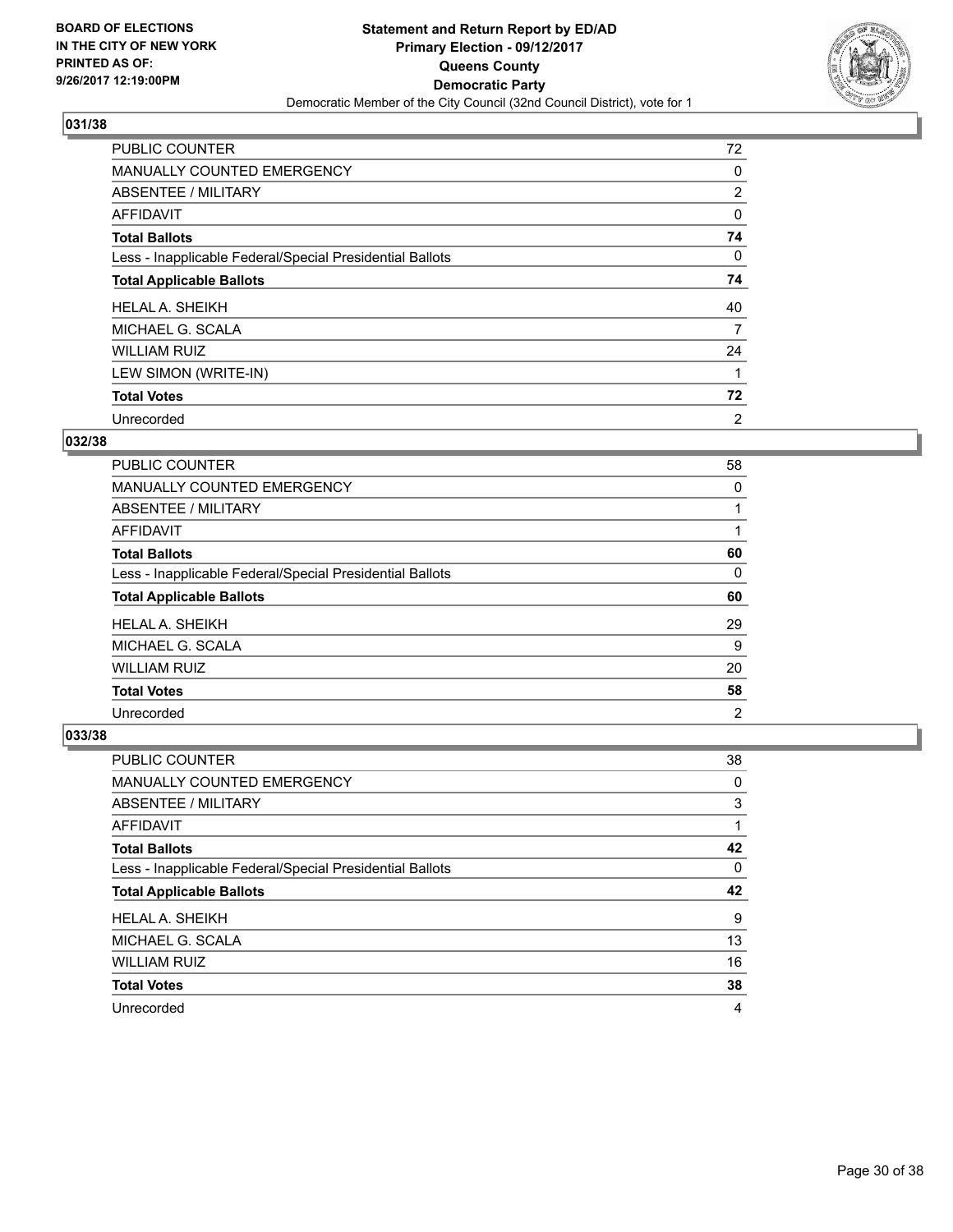

| <b>Total Votes</b>                                       | 20       |
|----------------------------------------------------------|----------|
| WILLIAM RUIZ                                             | 5        |
| MICHAEL G. SCALA                                         | 8        |
| HELAL A. SHEIKH                                          | 7        |
| <b>Total Applicable Ballots</b>                          | 20       |
| Less - Inapplicable Federal/Special Presidential Ballots | $\Omega$ |
| <b>Total Ballots</b>                                     | 20       |
| <b>AFFIDAVIT</b>                                         | $\Omega$ |
| <b>ABSENTEE / MILITARY</b>                               |          |
| <b>MANUALLY COUNTED EMERGENCY</b>                        | 0        |
| PUBLIC COUNTER                                           | 19       |

# **035/38**

| PUBLIC COUNTER                                           | 14             |
|----------------------------------------------------------|----------------|
| <b>MANUALLY COUNTED EMERGENCY</b>                        | 0              |
| ABSENTEE / MILITARY                                      | 0              |
| AFFIDAVIT                                                | 0              |
| <b>Total Ballots</b>                                     | 14             |
| Less - Inapplicable Federal/Special Presidential Ballots | 0              |
| <b>Total Applicable Ballots</b>                          | 14             |
| HELAL A. SHEIKH                                          | 6              |
| MICHAEL G. SCALA                                         | $\overline{2}$ |
| WILLIAM RUIZ                                             | 5              |
| <b>Total Votes</b>                                       | 13             |
| Unrecorded                                               |                |
|                                                          |                |

| <b>PUBLIC COUNTER</b>                                    | 17           |
|----------------------------------------------------------|--------------|
| <b>MANUALLY COUNTED EMERGENCY</b>                        | 0            |
| ABSENTEE / MILITARY                                      | 0            |
| AFFIDAVIT                                                | $\mathbf{0}$ |
| <b>Total Ballots</b>                                     | 17           |
| Less - Inapplicable Federal/Special Presidential Ballots | 0            |
| <b>Total Applicable Ballots</b>                          | 17           |
| <b>HELAL A. SHEIKH</b>                                   | 12           |
| MICHAEL G. SCALA                                         | 2            |
| <b>WILLIAM RUIZ</b>                                      | 2            |
| <b>Total Votes</b>                                       | 16           |
| Unrecorded                                               | 1            |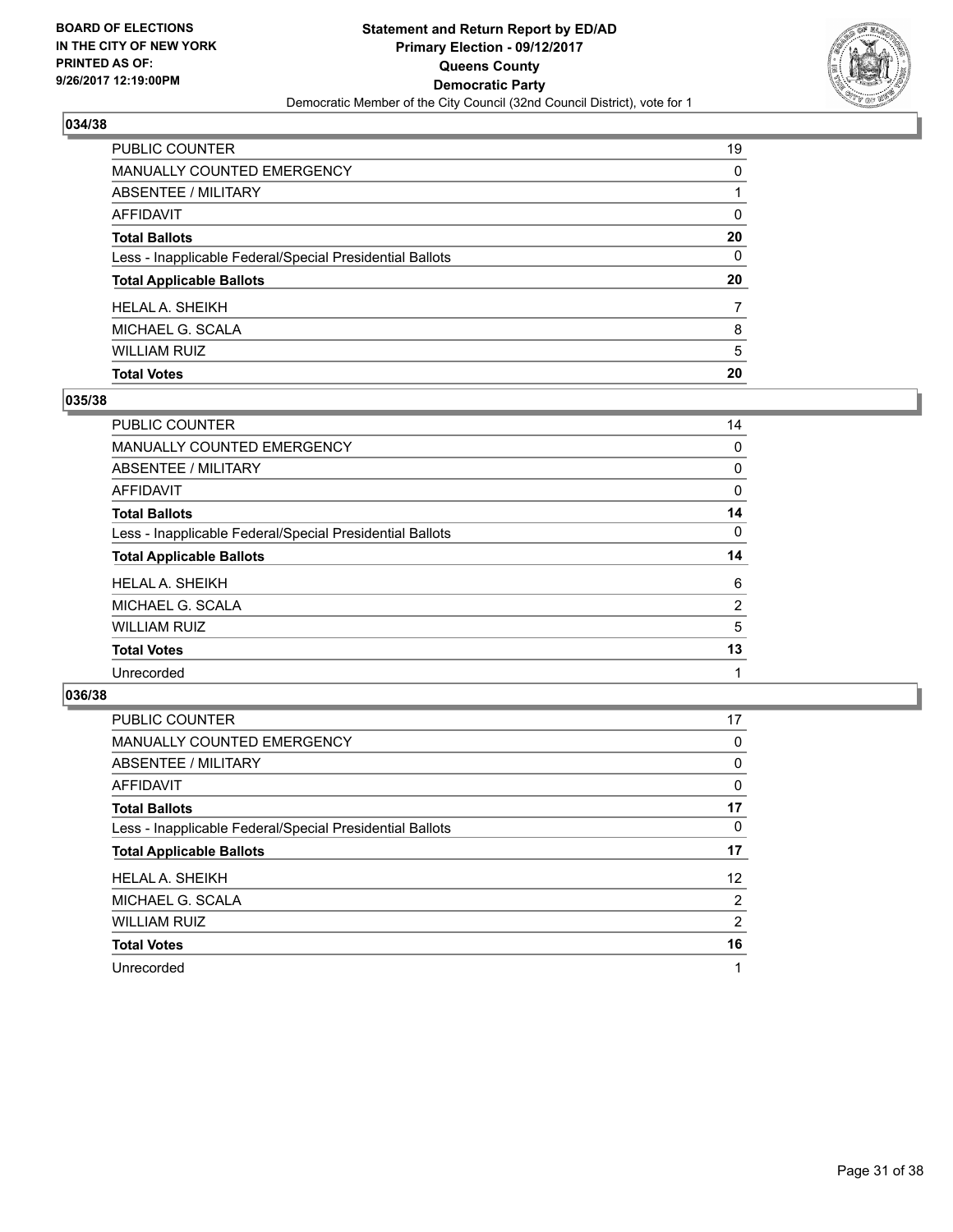

| PUBLIC COUNTER                                           | 22 |
|----------------------------------------------------------|----|
| <b>MANUALLY COUNTED EMERGENCY</b>                        | 0  |
| ABSENTEE / MILITARY                                      | 0  |
| <b>AFFIDAVIT</b>                                         | 0  |
| <b>Total Ballots</b>                                     | 22 |
| Less - Inapplicable Federal/Special Presidential Ballots | 0  |
| <b>Total Applicable Ballots</b>                          | 22 |
| <b>HELAL A. SHEIKH</b>                                   | 10 |
| MICHAEL G. SCALA                                         | 6  |
| <b>WILLIAM RUIZ</b>                                      | 5  |
| <b>Total Votes</b>                                       | 21 |
| Unrecorded                                               |    |

#### **044/38**

| <b>PUBLIC COUNTER</b>                                    | 46             |
|----------------------------------------------------------|----------------|
| MANUALLY COUNTED EMERGENCY                               | 0              |
| ABSENTEE / MILITARY                                      | 3              |
| <b>AFFIDAVIT</b>                                         | 0              |
| <b>Total Ballots</b>                                     | 49             |
| Less - Inapplicable Federal/Special Presidential Ballots | 0              |
| <b>Total Applicable Ballots</b>                          | 49             |
| <b>HELAL A. SHEIKH</b>                                   | 16             |
| MICHAEL G. SCALA                                         | 17             |
| <b>WILLIAM RUIZ</b>                                      | 14             |
| WANDA TORRES (WRITE-IN)                                  | $\overline{2}$ |
| <b>Total Votes</b>                                       | 49             |

| <b>PUBLIC COUNTER</b>                                    | 36                |
|----------------------------------------------------------|-------------------|
| <b>MANUALLY COUNTED EMERGENCY</b>                        | 0                 |
| ABSENTEE / MILITARY                                      | 1                 |
| AFFIDAVIT                                                | 2                 |
| <b>Total Ballots</b>                                     | 39                |
| Less - Inapplicable Federal/Special Presidential Ballots | 0                 |
| <b>Total Applicable Ballots</b>                          | 39                |
| <b>HELAL A. SHEIKH</b>                                   | $12 \overline{ }$ |
| MICHAEL G. SCALA                                         | 12                |
| <b>WILLIAM RUIZ</b>                                      | 12                |
| DAVID DRANAUTH SHIWRATAIY (WRITE-IN)                     | 1                 |
| ERIC ULRICH (WRITE-IN)                                   | 1                 |
| <b>Total Votes</b>                                       | 38                |
| Unrecorded                                               | 1                 |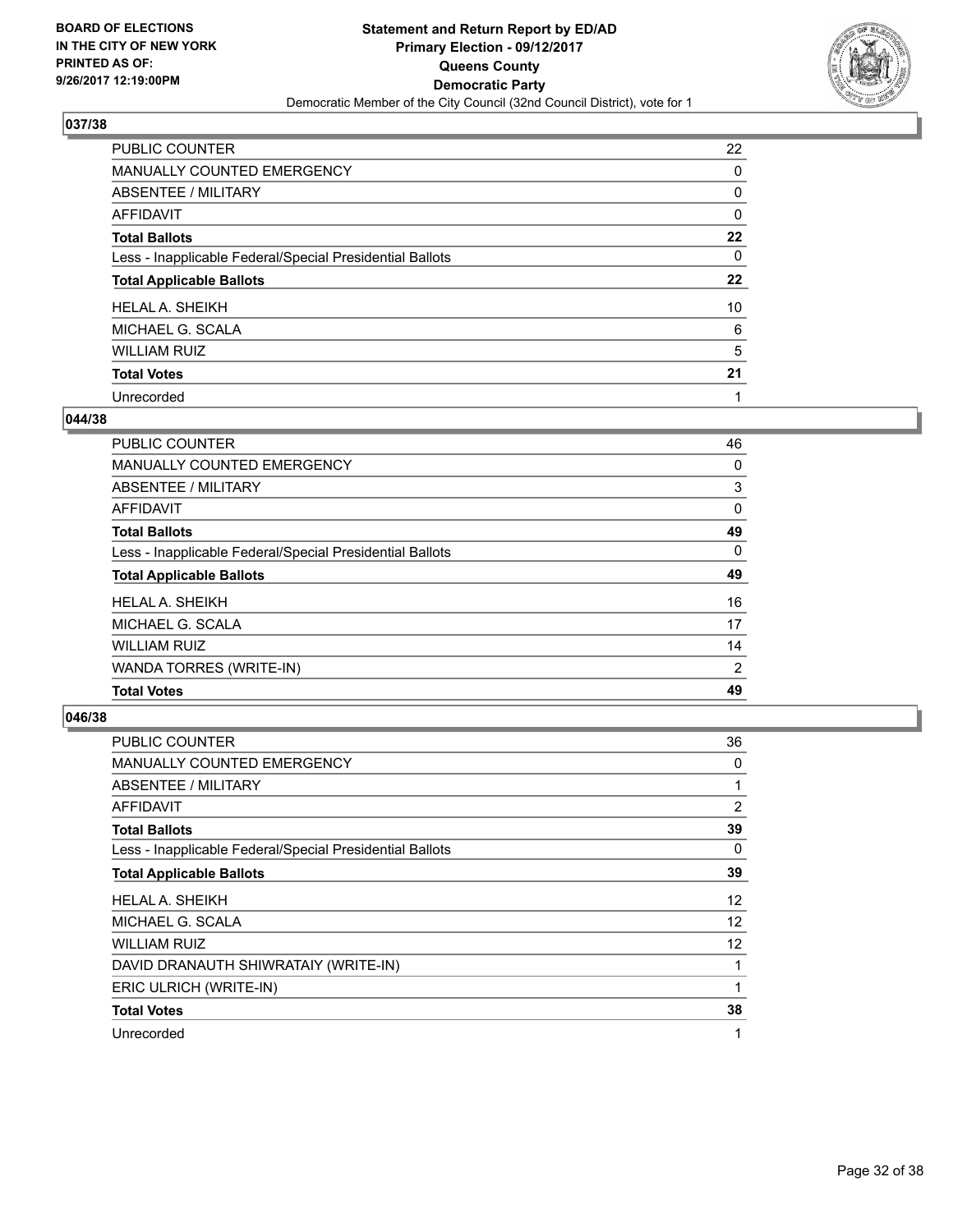

| PUBLIC COUNTER                                           | 41              |
|----------------------------------------------------------|-----------------|
| <b>MANUALLY COUNTED EMERGENCY</b>                        | 0               |
| <b>ABSENTEE / MILITARY</b>                               |                 |
| <b>AFFIDAVIT</b>                                         | 0               |
| <b>Total Ballots</b>                                     | 42              |
| Less - Inapplicable Federal/Special Presidential Ballots | 0               |
| <b>Total Applicable Ballots</b>                          | 42              |
| <b>HELAL A. SHEIKH</b>                                   | 12 <sup>°</sup> |
| MICHAEL G. SCALA                                         | 21              |
| <b>WILLIAM RUIZ</b>                                      | 8               |
| <b>Total Votes</b>                                       | 41              |
| Unrecorded                                               |                 |

#### **048/38**

| <b>PUBLIC COUNTER</b>                                    | 48 |
|----------------------------------------------------------|----|
| MANUALLY COUNTED EMERGENCY                               | 0  |
| ABSENTEE / MILITARY                                      | 0  |
| AFFIDAVIT                                                | 0  |
| <b>Total Ballots</b>                                     | 48 |
| Less - Inapplicable Federal/Special Presidential Ballots | 0  |
| <b>Total Applicable Ballots</b>                          | 48 |
| <b>HELAL A. SHEIKH</b>                                   | 14 |
| MICHAEL G. SCALA                                         | 12 |
| <b>WILLIAM RUIZ</b>                                      | 17 |
| <b>Total Votes</b>                                       | 43 |
| Unrecorded                                               | 5  |

| <b>PUBLIC COUNTER</b>                                    | 46 |
|----------------------------------------------------------|----|
| MANUALLY COUNTED EMERGENCY                               | 0  |
| ABSENTEE / MILITARY                                      |    |
| AFFIDAVIT                                                | 0  |
| <b>Total Ballots</b>                                     | 47 |
| Less - Inapplicable Federal/Special Presidential Ballots | 0  |
| <b>Total Applicable Ballots</b>                          | 47 |
| <b>HELAL A. SHEIKH</b>                                   | 18 |
| MICHAEL G. SCALA                                         | 2  |
| <b>WILLIAM RUIZ</b>                                      | 21 |
| RICHARD DAVID (WRITE-IN)                                 |    |
| <b>Total Votes</b>                                       | 42 |
| Unrecorded                                               | 5  |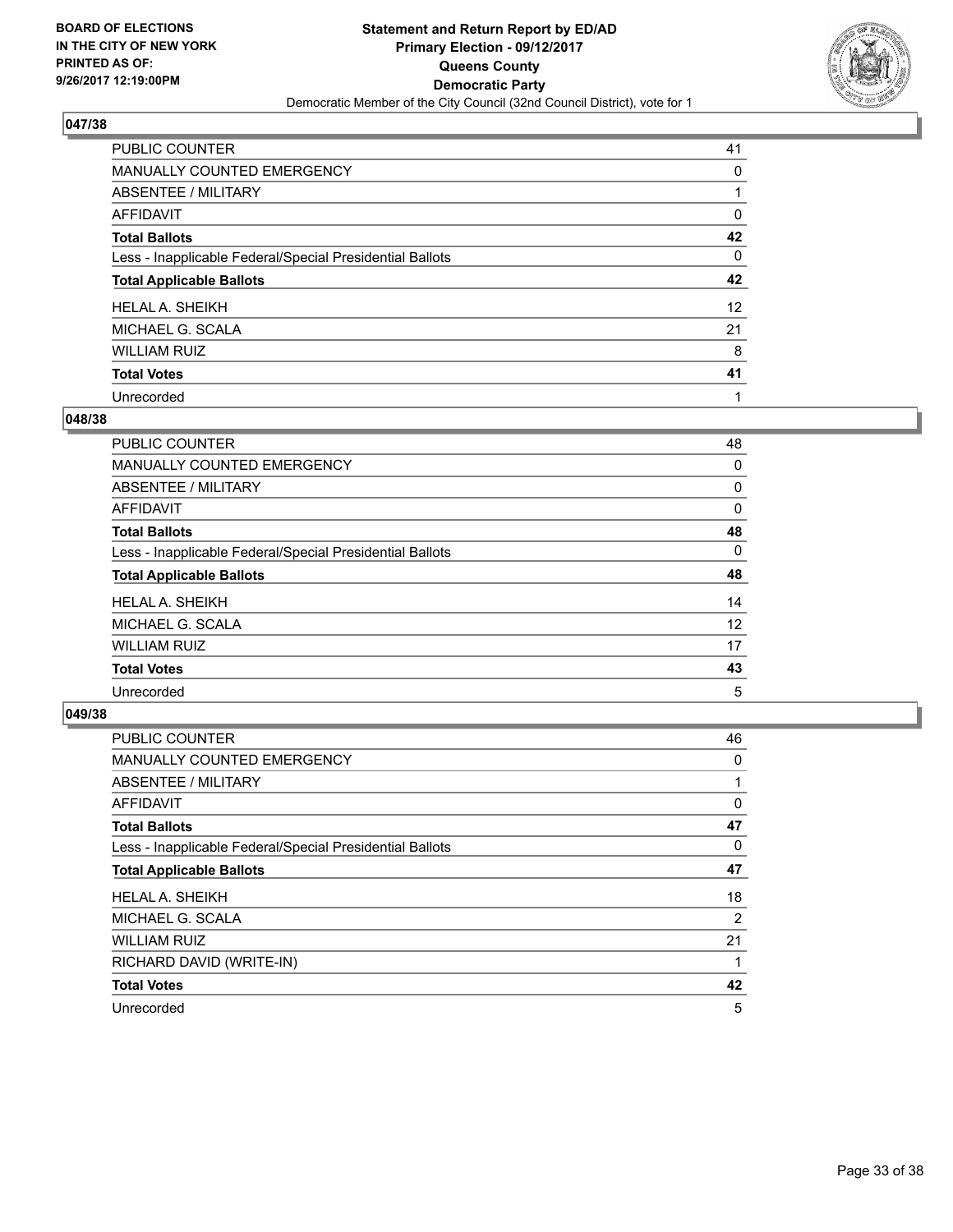

| PUBLIC COUNTER                                           | 58 |
|----------------------------------------------------------|----|
| MANUALLY COUNTED EMERGENCY                               | 0  |
| <b>ABSENTEE / MILITARY</b>                               | 0  |
| <b>AFFIDAVIT</b>                                         | 0  |
| <b>Total Ballots</b>                                     | 58 |
| Less - Inapplicable Federal/Special Presidential Ballots | 0  |
| <b>Total Applicable Ballots</b>                          | 58 |
| <b>HELAL A. SHEIKH</b>                                   | 11 |
| MICHAEL G. SCALA                                         | 15 |
| <b>WILLIAM RUIZ</b>                                      | 29 |
| <b>Total Votes</b>                                       | 55 |
| Unrecorded                                               | 3  |

#### **051/38**

| <b>PUBLIC COUNTER</b>                                    | 64             |
|----------------------------------------------------------|----------------|
| <b>MANUALLY COUNTED EMERGENCY</b>                        | 0              |
| ABSENTEE / MILITARY                                      | 0              |
| <b>AFFIDAVIT</b>                                         | 0              |
| <b>Total Ballots</b>                                     | 64             |
| Less - Inapplicable Federal/Special Presidential Ballots | 0              |
| <b>Total Applicable Ballots</b>                          | 64             |
| <b>HELAL A. SHEIKH</b>                                   | 16             |
| MICHAEL G. SCALA                                         | 18             |
| <b>WILLIAM RUIZ</b>                                      | 28             |
| <b>Total Votes</b>                                       | 62             |
| Unrecorded                                               | $\overline{2}$ |

| <b>PUBLIC COUNTER</b>                                    | 49 |
|----------------------------------------------------------|----|
| MANUALLY COUNTED EMERGENCY                               | 0  |
| ABSENTEE / MILITARY                                      | 0  |
| AFFIDAVIT                                                |    |
| <b>Total Ballots</b>                                     | 50 |
| Less - Inapplicable Federal/Special Presidential Ballots | 0  |
| <b>Total Applicable Ballots</b>                          | 50 |
| <b>HELAL A. SHEIKH</b>                                   | 13 |
| MICHAEL G. SCALA                                         | 15 |
| <b>WILLIAM RUIZ</b>                                      | 19 |
| ELIZABETH CROWLEY (WRITE-IN)                             | 2  |
| <b>Total Votes</b>                                       | 49 |
| Unrecorded                                               |    |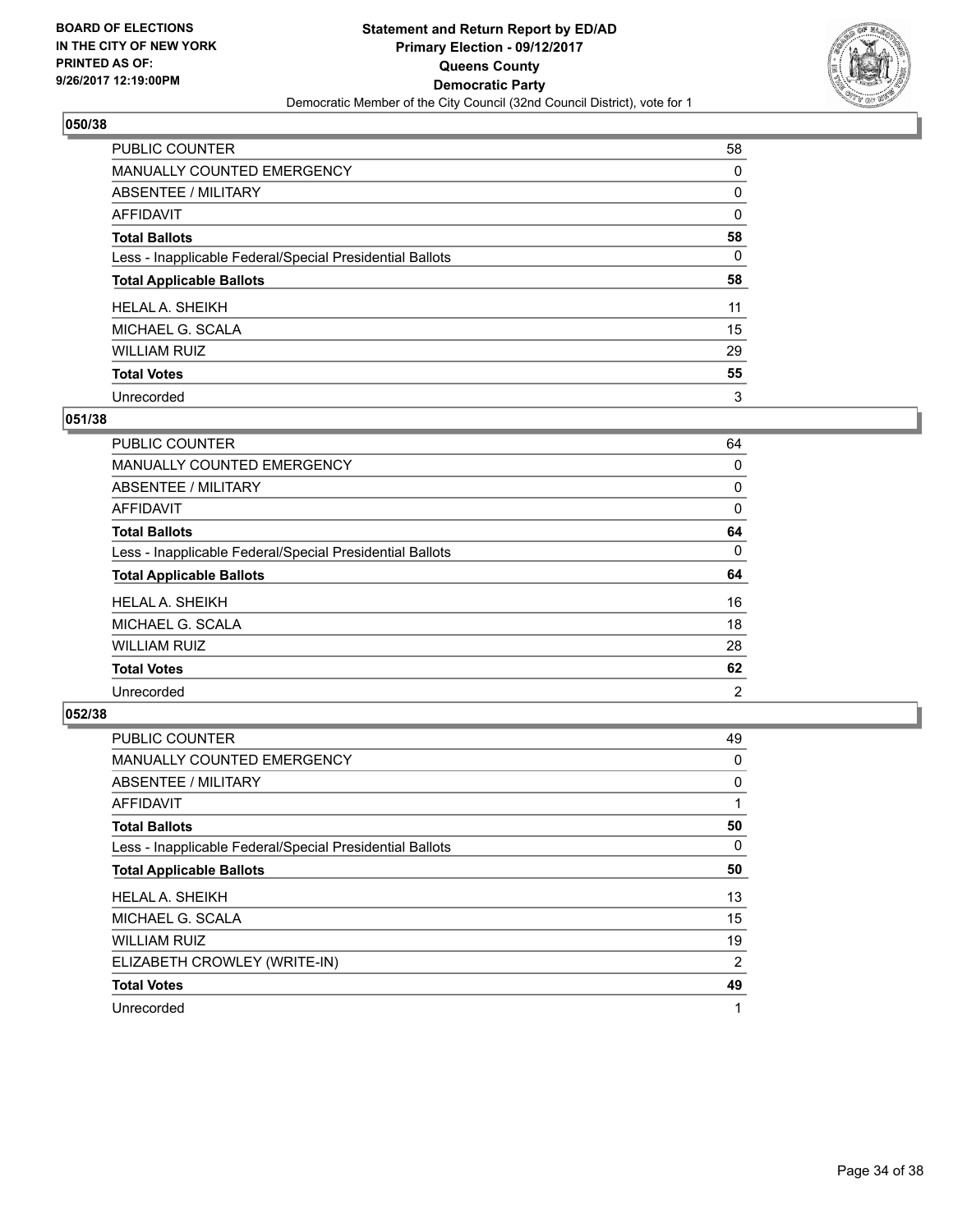

| <b>PUBLIC COUNTER</b>                                    | 63             |
|----------------------------------------------------------|----------------|
| MANUALLY COUNTED EMERGENCY                               | 0              |
| ABSENTEE / MILITARY                                      |                |
| AFFIDAVIT                                                | $\overline{2}$ |
| <b>Total Ballots</b>                                     | 66             |
| Less - Inapplicable Federal/Special Presidential Ballots | 0              |
| <b>Total Applicable Ballots</b>                          | 66             |
| <b>HELAL A. SHEIKH</b>                                   | 21             |
| MICHAEL G. SCALA                                         | 12             |
| <b>WILLIAM RUIZ</b>                                      | 26             |
| ELIZABETH CROWLEY (WRITE-IN)                             |                |
| <b>Total Votes</b>                                       | 60             |
| Unrecorded                                               | 6              |

# **055/38**

| <b>PUBLIC COUNTER</b>                                    | 49 |
|----------------------------------------------------------|----|
| <b>MANUALLY COUNTED EMERGENCY</b>                        | 0  |
| ABSENTEE / MILITARY                                      |    |
| AFFIDAVIT                                                |    |
| <b>Total Ballots</b>                                     | 51 |
| Less - Inapplicable Federal/Special Presidential Ballots | 0  |
| <b>Total Applicable Ballots</b>                          | 51 |
| <b>HELAL A. SHEIKH</b>                                   | 12 |
| MICHAEL G. SCALA                                         | 9  |
| <b>WILLIAM RUIZ</b>                                      | 28 |
| <b>Total Votes</b>                                       | 49 |
| Unrecorded                                               | 2  |

| <b>PUBLIC COUNTER</b>                                    | 52 |
|----------------------------------------------------------|----|
| MANUALLY COUNTED EMERGENCY                               | 0  |
| ABSENTEE / MILITARY                                      | 0  |
| AFFIDAVIT                                                | 0  |
| <b>Total Ballots</b>                                     | 52 |
| Less - Inapplicable Federal/Special Presidential Ballots | 0  |
|                                                          |    |
| <b>Total Applicable Ballots</b>                          | 52 |
| <b>HELAL A. SHEIKH</b>                                   | 5  |
| MICHAEL G. SCALA                                         | 12 |
| <b>WILLIAM RUIZ</b>                                      | 34 |
| <b>Total Votes</b>                                       | 51 |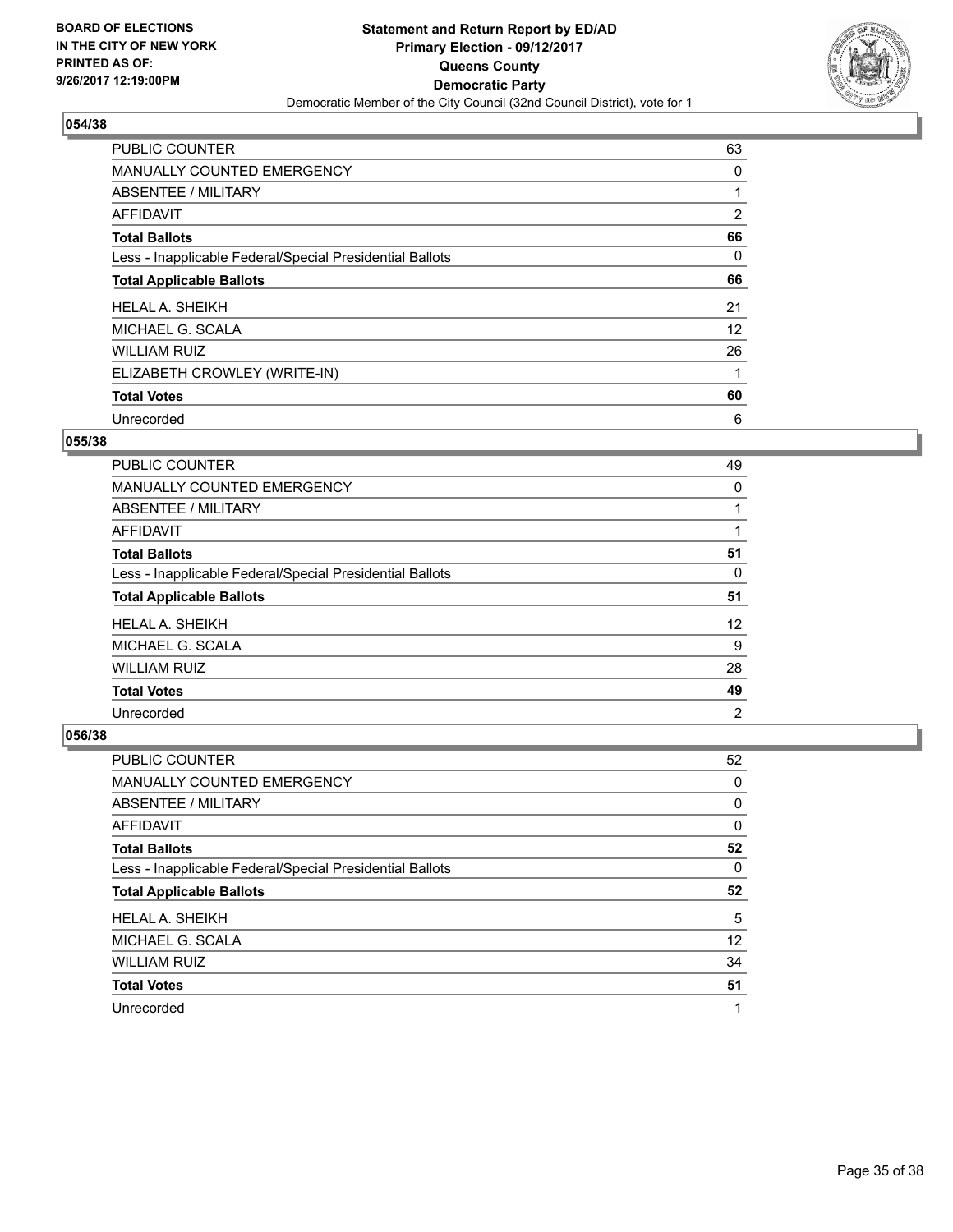

| PUBLIC COUNTER                                           | 69             |
|----------------------------------------------------------|----------------|
| MANUALLY COUNTED EMERGENCY                               | 0              |
| <b>ABSENTEE / MILITARY</b>                               | 0              |
| <b>AFFIDAVIT</b>                                         | 0              |
| <b>Total Ballots</b>                                     | 69             |
| Less - Inapplicable Federal/Special Presidential Ballots | 0              |
| <b>Total Applicable Ballots</b>                          | 69             |
| <b>HELAL A. SHEIKH</b>                                   | 14             |
| MICHAEL G. SCALA                                         | 11             |
| <b>WILLIAM RUIZ</b>                                      | 42             |
| <b>Total Votes</b>                                       | 67             |
| Unrecorded                                               | $\overline{2}$ |

#### **058/38**

| <b>PUBLIC COUNTER</b>                                    | 88 |
|----------------------------------------------------------|----|
| MANUALLY COUNTED EMERGENCY                               | 0  |
| ABSENTEE / MILITARY                                      |    |
| <b>AFFIDAVIT</b>                                         | 0  |
| <b>Total Ballots</b>                                     | 89 |
| Less - Inapplicable Federal/Special Presidential Ballots | 0  |
| <b>Total Applicable Ballots</b>                          | 89 |
| HELAL A. SHEIKH                                          | 26 |
| MICHAEL G. SCALA                                         | 25 |
| <b>WILLIAM RUIZ</b>                                      | 32 |
| FRANCISCO MOYA (WRITE-IN)                                | 1  |
| <b>Total Votes</b>                                       | 84 |
| Unrecorded                                               | 5  |

| <b>PUBLIC COUNTER</b>                                    | 67 |
|----------------------------------------------------------|----|
| <b>MANUALLY COUNTED EMERGENCY</b>                        | 0  |
| ABSENTEE / MILITARY                                      | 1  |
| AFFIDAVIT                                                | 0  |
| <b>Total Ballots</b>                                     | 68 |
| Less - Inapplicable Federal/Special Presidential Ballots | 0  |
| <b>Total Applicable Ballots</b>                          | 68 |
| <b>HELAL A. SHEIKH</b>                                   | 15 |
| MICHAEL G. SCALA                                         | 15 |
| <b>WILLIAM RUIZ</b>                                      | 33 |
| ERIC ULRICH (WRITE-IN)                                   | 1  |
| MIKE MILLER (WRITE-IN)                                   | 1  |
| <b>Total Votes</b>                                       | 65 |
| Unrecorded                                               | 3  |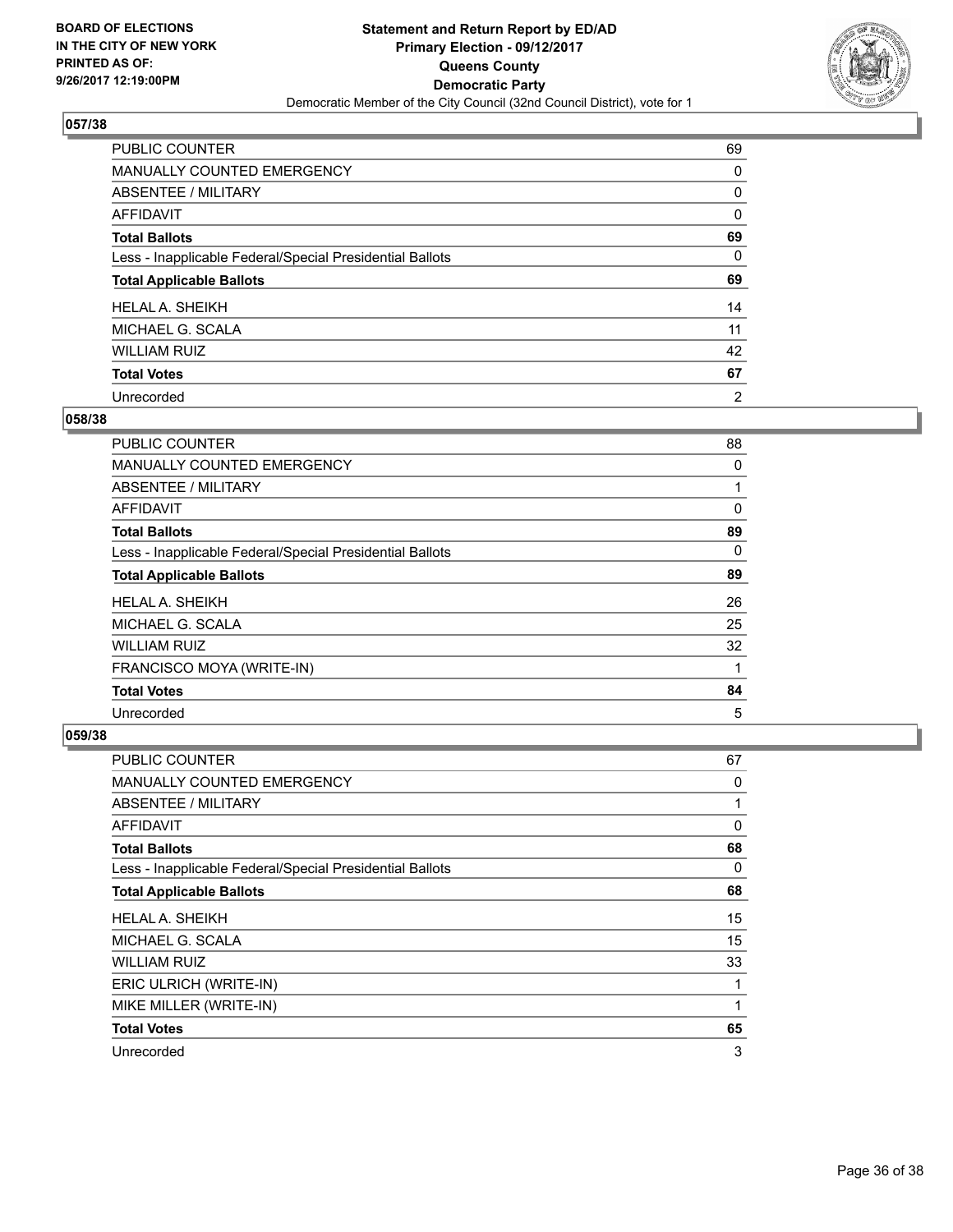

| <b>PUBLIC COUNTER</b>                                    | 34             |
|----------------------------------------------------------|----------------|
| <b>MANUALLY COUNTED EMERGENCY</b>                        | 0              |
| ABSENTEE / MILITARY                                      | 0              |
| AFFIDAVIT                                                |                |
| <b>Total Ballots</b>                                     | 35             |
| Less - Inapplicable Federal/Special Presidential Ballots | 0              |
| <b>Total Applicable Ballots</b>                          | 35             |
| <b>HELAL A. SHEIKH</b>                                   | 5              |
| MICHAEL G. SCALA                                         | 10             |
| <b>WILLIAM RUIZ</b>                                      | 18             |
| <b>Total Votes</b>                                       | 33             |
| Unrecorded                                               | $\overline{2}$ |

| <b>PUBLIC COUNTER</b>                                    | 59 |
|----------------------------------------------------------|----|
| <b>MANUALLY COUNTED EMERGENCY</b>                        | 0  |
| ABSENTEE / MILITARY                                      | 1  |
| AFFIDAVIT                                                | 0  |
| <b>Total Ballots</b>                                     | 60 |
| Less - Inapplicable Federal/Special Presidential Ballots | 0  |
| <b>Total Applicable Ballots</b>                          | 60 |
| HELAL A. SHEIKH                                          | 12 |
| MICHAEL G. SCALA                                         | 19 |
| <b>WILLIAM RUIZ</b>                                      | 26 |
| <b>Total Votes</b>                                       | 57 |
| Unrecorded                                               | 3  |